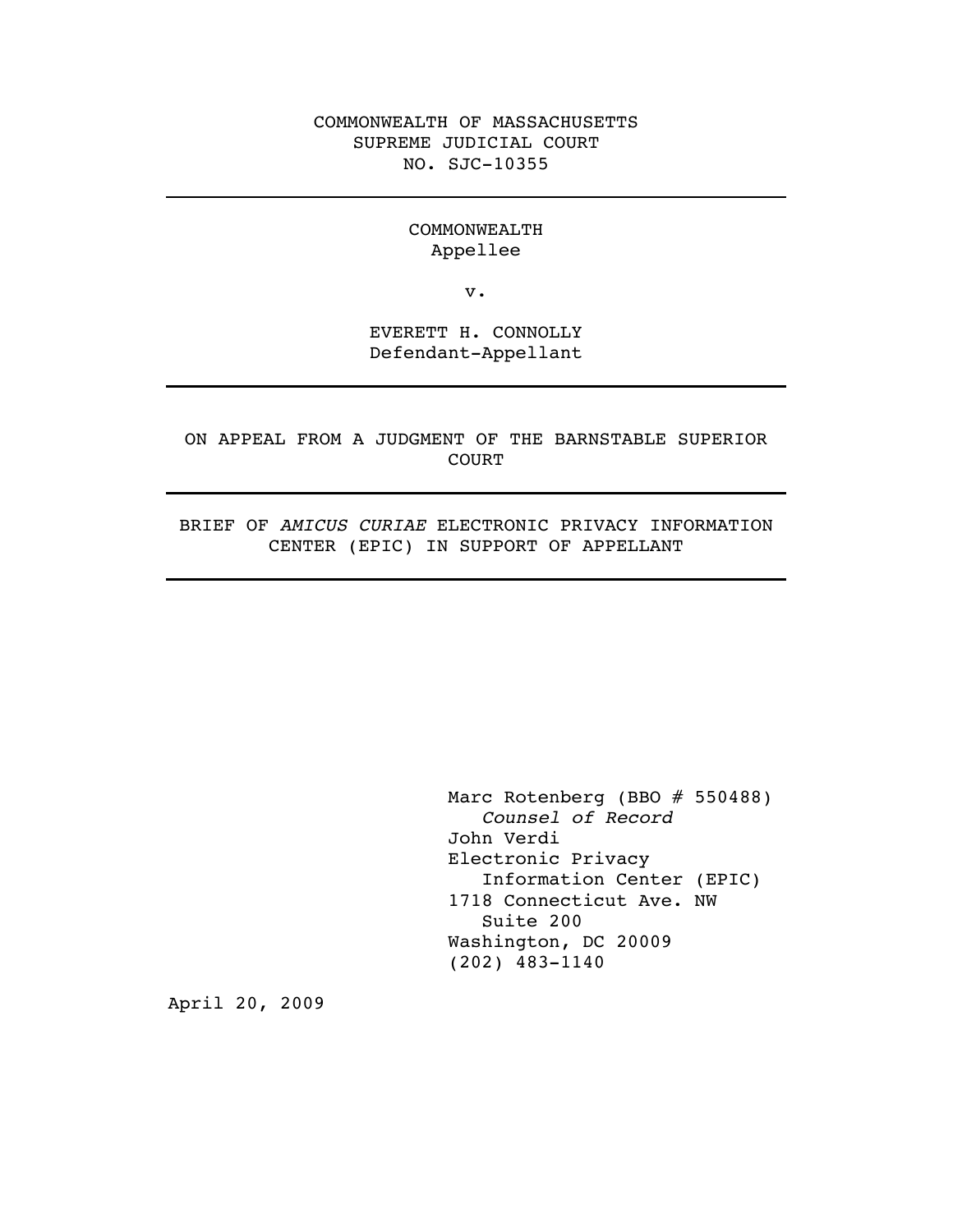# **TABLE OF CONTENTS**

| TABLE OF AUTHORITIES iii                                                                                                                                  |
|-----------------------------------------------------------------------------------------------------------------------------------------------------------|
| INTEREST OF THE AMICUS CURIAE 1                                                                                                                           |
|                                                                                                                                                           |
|                                                                                                                                                           |
| I. GPS Tracking Systems Use Invasive Techniques to<br>Collect and Store a Large Amount of Detailed,<br>Personal Information About Individuals' Movements5 |
| A. The Global Positioning System is a Satellite-                                                                                                          |
| B. GPS Receivers Enable Individuals to Access the<br>GPS Satellite System and Determine Their Location,                                                   |
| C. Law Enforcement Uses GPS Tracking Systems to<br>Conduct Warrantless Surveillance  8                                                                    |
| D. GPS Systems Dramatically Expand the Ability of<br>Law Enforcement to Track Vehicles 10                                                                 |
| II. Absent a Warrant Requirement, GPS Tracking Systems<br>in the Law Enforcement Context Threaten to Enable<br>Pervasive Mass Surveillance13              |
| A. Government-mandated GPS Tracking 15                                                                                                                    |
| B. Private Sector-mandated GPS Tracking 17                                                                                                                |
| III. Police Must Obtain a Warrant Prior to Monitoring<br>a GPS Tracking Unit on an Individual's Vehicle 20                                                |
| A. GPS Tracking Constitutes a Search under the                                                                                                            |
| B. GPS Tracking Constitutes a Search under Article<br>14 of the Massachusetts Declaration of Rights  23                                                   |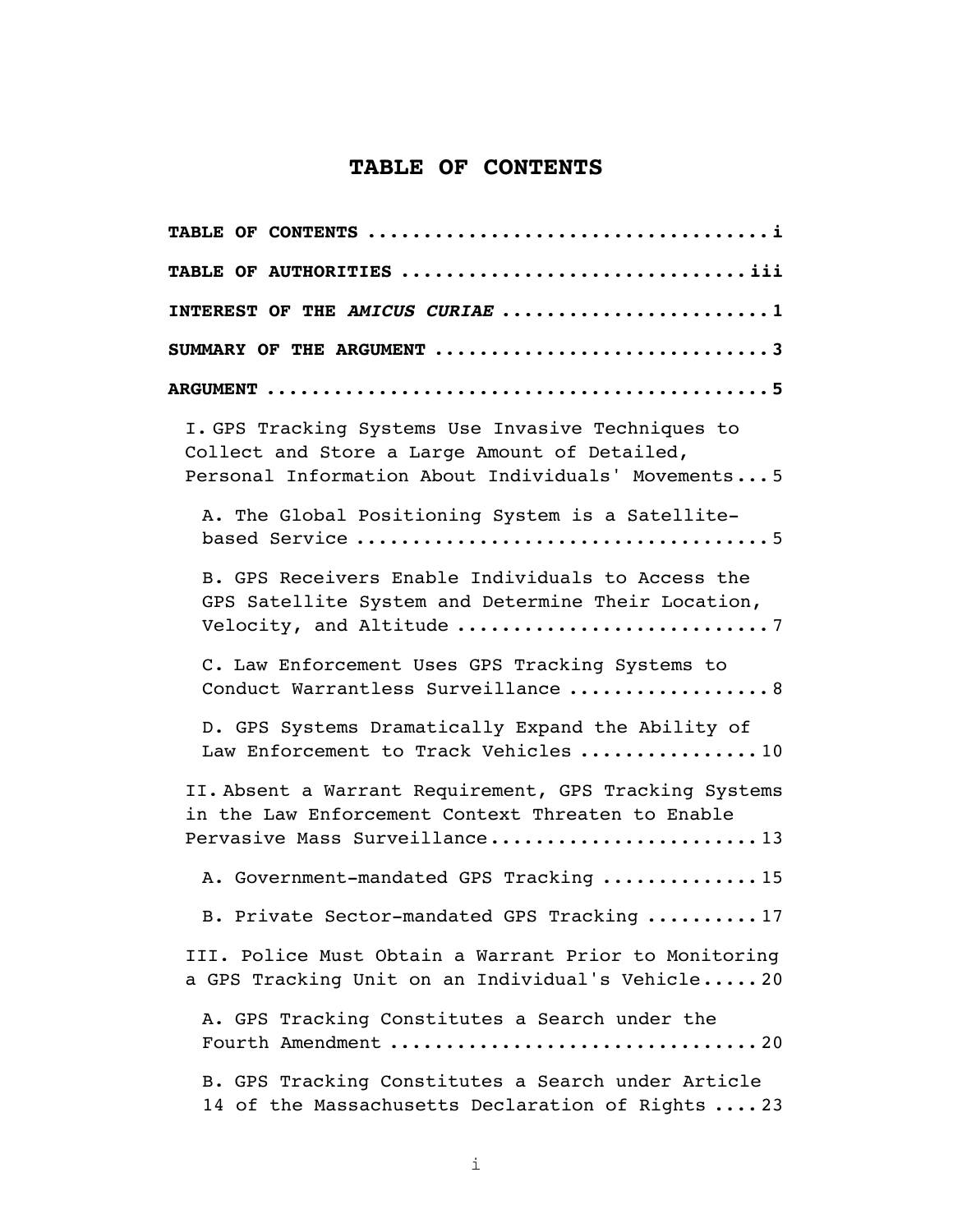|  |  | CONCLUSION $\dots\dots\dots\dots\dots\dots\dots\dots\dots\dots\dots\dots\dots$ |  |
|--|--|--------------------------------------------------------------------------------|--|
|  |  | Mass. R. A. P. 16(k) CERTIFICATION 29                                          |  |
|  |  | CERTIFICATE OF SERVICE 30                                                      |  |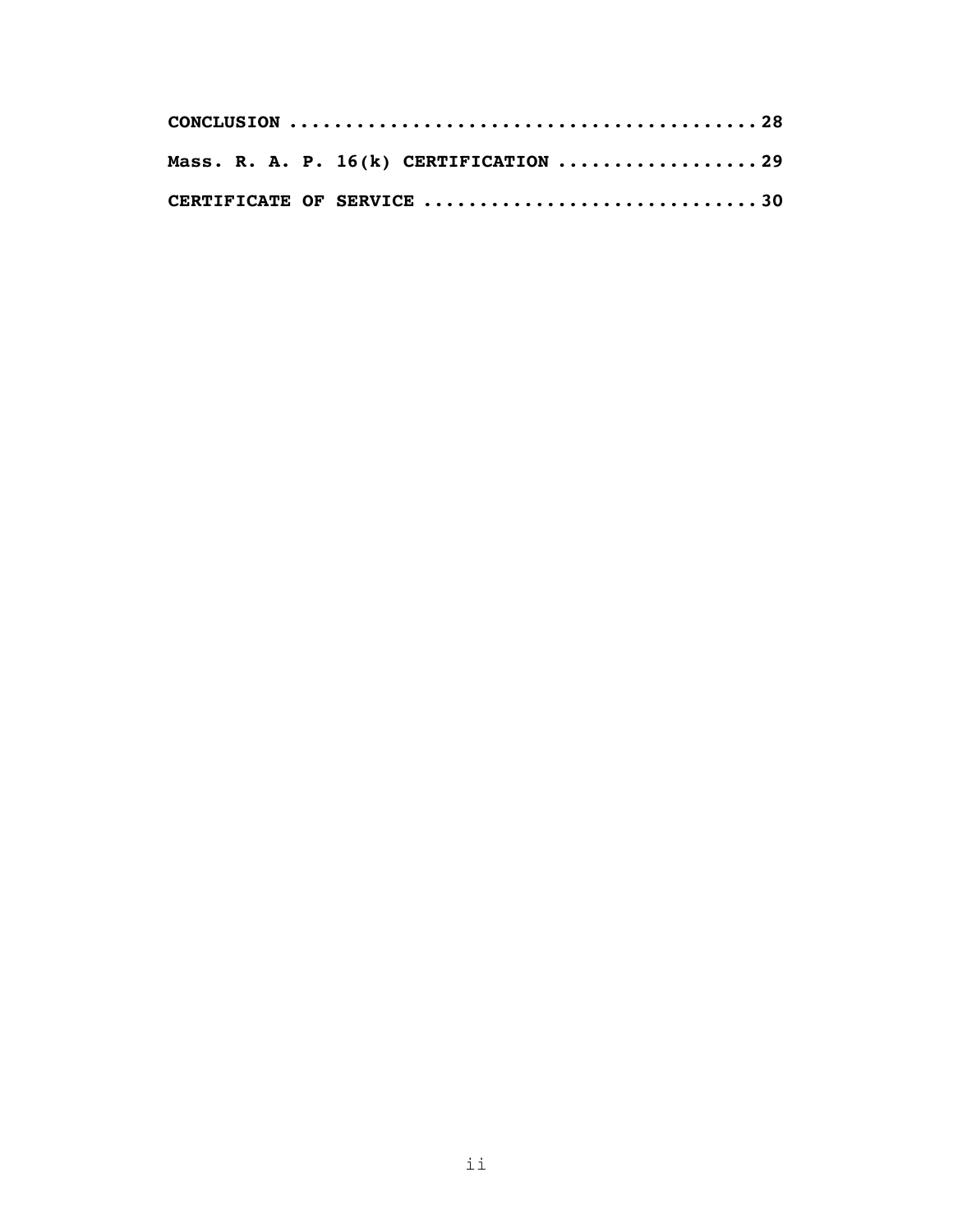#### **TABLE OF AUTHORITIES**

#### **Cases**

*Arizona v. Evans*, 514 U.S. 1 (1995) ................. 27 *Commonwealth v. Blood*, 507 N.E.2d 1029 (Mass. 1987) 24, 25

*Commonwealth v. Gonsalves*, 711 N.E.2d 108 (Mass. 1999) ................................................... 24 *Commonwealth v. Murphy*, 862 N.E.2d 30 (Mass. 2007) .. 24 *Commonwealth v. Podgurski*, 386 Mass. 385 (1982) ..... 25 *Commonwealth v. Torres*, 674 N.E.2d 638 (Mass. 1997) . 24 *Commonwealth v. Upton*, 476 N.E.2d 548 (Mass. 1985) .. 24 *Katz v. United States*, 389 U.S. 347, 351 (1967) . 20, 21 *Kyllo v. United States*, 533 U.S. 27 (2001) .......... 21 *Lopez v. United States*, 373 U.S. 427 (1963) ......... 20 *Ohio* v. *Robinette,* 117 S. Ct. 417 (1996) ............ 25 *Pennsylvania v. Mimms*, 434 U.S. 106 (1977) .......... 24 *State v. Campbell*, 759 P.2d 1040 (Or. 1988) ......... 26 *State v. Jackson*, 76 P. 3d 217 (Wash. 2003) ..... 25, 26 *United States v. Berry*, 300 F. Supp. 2d 366 (D. Md. 2004).............................................. 21

*United States v. Garcia*, 474 F.3d 994 (7th Cir. 2007) ................................................... 23 *United States v. Karo*, 468 U.S. 705 (1984) .......... 10 *United States v. Knotts*, 460 U.S. 276 (1983) 10, 21, 22 **Statutes**

# 10 U.S.C. § 2281(b) (2009) ........................... 5 18 U.S.C. § 2519 (2009) ............................. 13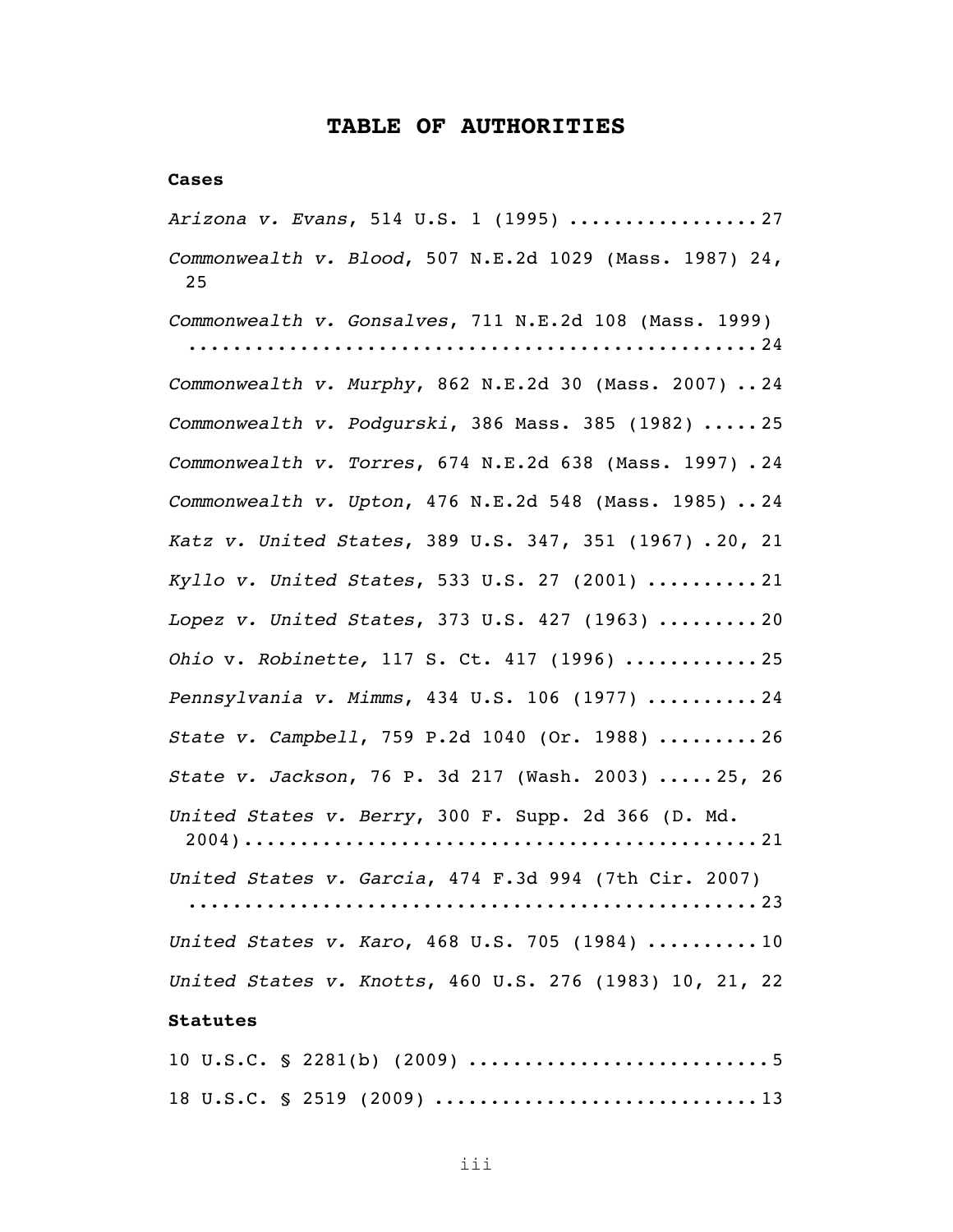#### **Other Authorities**

Adam Gellar, *New uses of GPS boost productivity but rankle employees*, Associated Press, Jan. 1, 2005... 18 Adam Geller, *Bosses keep sharp eye on mobile workers via GPS,* Associated Press*,* Jan. 3, 2005 ........ 16, 19 ANITA L. ALLEN, PRIVACY LAW AND SOCIETY (2007) ............. 5 Automotive World, IC Corporation to offer GPS tracking in school buses, Mar. 11, 2005, http://www.automotiveworld.com/news/commercialvehicles/ic-corporation-to-offer-gps-tracking-inschool-buses....................................... 16 Canalys, *US PND market doubles in Q2*, Aug. 14, 2008 .. 8 Cheryl Pellerin, United States Updates Global Positioning System Technology: New GPS satellite ushers in a range of future improvement, U.S. Dep't of State, Feb. 3, 2006.............................. 5 CNET, Garmin Nuvi 880 Specifications, http://reviews.cnet.com/car-gps-navigation/garminnuvi-880/4507-3430\_7-32815498.html.....................7 Colorado Dep't. of Transportation, VMT Fee Option, www.chcpf.state.co.us/governor/pdf/blueribbontransporation/8-2007-Meeting/RevenueOption-VMT-08- 07.pdf............................................. 16 David Meyer, *Boom predicted for GPS-enabled handsets*, CNET, Jan. 15, 2008................................ 18 Ford Motor Company, Ford Expands Availability of Next-Generation Navigation to More Than a Dozen 2009 Products, http://www.ford.com/about-ford/newsannouncements/press-releases/press-releasesdetail/pr-ford-expands-availability-of-28982........ 8 Francie Grace, *Stalker Victims Should Check for GPS*, CBS News, Feb. 6, 2003............................. 13 Garmin, What is GPS?, http://www8.garmin.com/aboutGPS/ .................................................... 6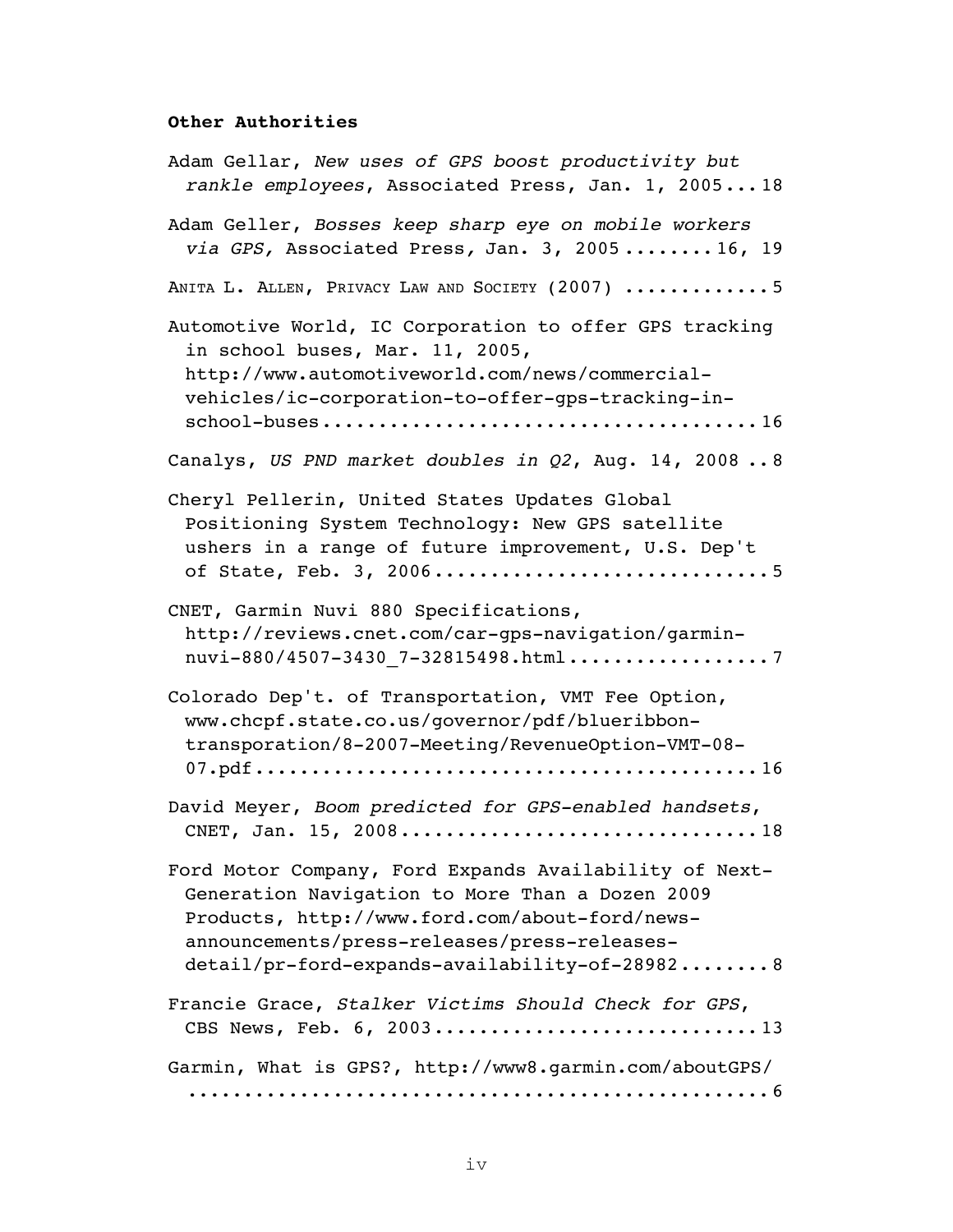| Glenn Johnson, Massachusetts may consider a mileage<br>charge, Associated Press, Feb. 17, 200916                                                                                        |
|-----------------------------------------------------------------------------------------------------------------------------------------------------------------------------------------|
| Global Positioning System, http://www.gps.gov/ 7                                                                                                                                        |
| GPS World, Business Outlook-GPS Purchases to Generate<br>\$4.1 billion in 2007, May 1, 200718                                                                                           |
| J.B. Hunt- Delivery Services,<br>http://www.jbhunt.com/homedelivery/technology.html.18                                                                                                  |
| Jim McGuire, GPS units keep tabs on Johnstown<br>officers' whereabouts, Schenectady Daily Gazette,                                                                                      |
| Judy Muller, Worker Whereabouts: California City<br>Monitors Employees Via Satellite Technology, ABC<br>News, Feb. 21 200417                                                            |
| Keith Hodges, Tracking Bad Guys: Legal Considerations<br>in Using GPS, Federal Bureau of Investigation Law<br>Enforcement Bulletin, July 2007 8                                         |
| Letter from Les Aspin to Secretary of Transportation                                                                                                                                    |
| Lightning GPS, Dashboard Navigation System Doubles as<br>Covert GPS Tracker: Lets Boss Sit in Passenger Seat,<br>Apr. 2, 2009,<br>http://www.prweb.com/releases/2009/04/prweb2292264.ht |
| Mileage-based Road User Charge Study FAQs,<br>http://www.roaduserstudy.org/faq.aspx15                                                                                                   |
| Nannette Green Kaminski and William Tran, The National<br>Workrights Institute, On Your Tracks: GPS Tracking in<br>the Workplace16, 17                                                  |
| OnStar Technology,<br>http://www.onstar.com/us english/jsp/explore/onstar b<br>asics/technology.jsp19                                                                                   |
| OnStar-Equipped Vehicles,<br>http://www.onstar.com/us english/jsp/equip vehicles/c                                                                                                      |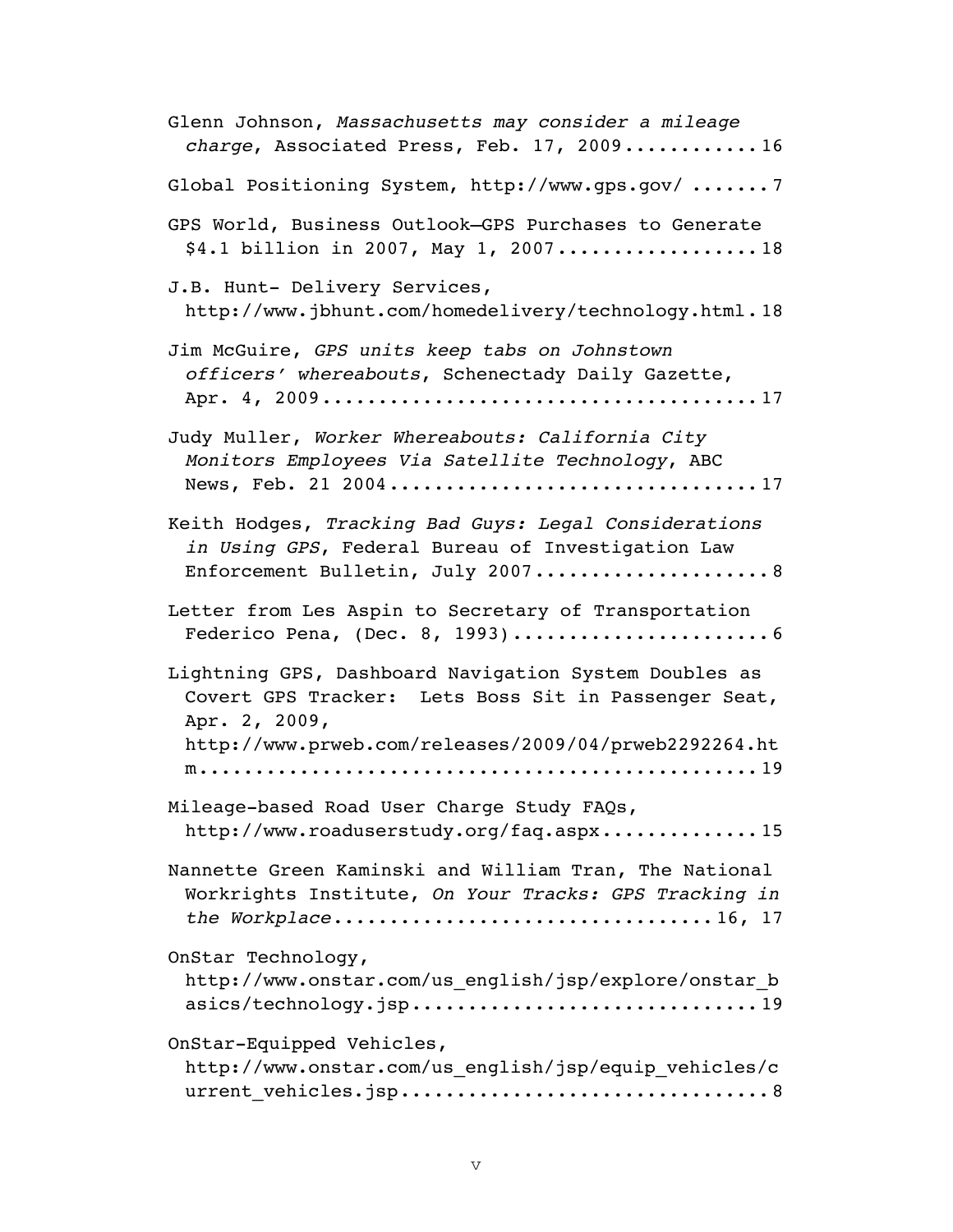| RNCOS, Declining Prices, Rising Demands Drive Global<br>GPS Technology Market, Jun 10, 200818                                                                                                                                               |
|---------------------------------------------------------------------------------------------------------------------------------------------------------------------------------------------------------------------------------------------|
| Secretary James Aloisi, Massachusetts Executive Office<br>of Transportation, Exploring VMT, Feb. 24, 2009,<br>http://transportation.blog.state.ma.us/blog/2009/02/e                                                                         |
| Specifications for Endura Sierra,<br>http://www.lowrance.com/en/Products/Outdoors/Endura-<br>Sierra/Specifications/7                                                                                                                        |
| Suzanne Choney, GPS manufacturers tout software<br>features, MSNBC, Sept. 17, 20088                                                                                                                                                         |
| U.S. Air Force, Global Positioning System Fact Sheet,<br>http://www.af.mil/factsheets/factsheet.asp?id=1197                                                                                                                                 |
| U.S. Air Force, Global Positioning System Fact Sheet,<br>http://www.losangeles.af.mil/library/factsheets/facts                                                                                                                              |
| U.S. Coast Guard, Navigation Center,<br>http://www.navcen.uscg.gov/navinfo/Gps/ActiveNanu.asp                                                                                                                                               |
| U.S. Dep't of Transportation, Minnesota: Mileage-Based<br>User Fee Regional Outreach Statewide,<br>http://ops.fhwa.dot.gov/tolling pricing/value pricing<br>/projects/not_involving_tolls/autousecostsvariable/mn<br>mileagedbasedfee.htm16 |
| United Parcel Service, UPS Drivers Receiving New<br>Wireless Computers, May 9, 200518                                                                                                                                                       |
| Women's E News, Hi-Tech Stalking Devices Extend<br>Abusers' Reach, Women's E News, Oct. 1, 2006 13                                                                                                                                          |
| Constitutional Provisions                                                                                                                                                                                                                   |

|  |  |  |  | U.S. Const. amend. IV 15 |  |
|--|--|--|--|--------------------------|--|
|--|--|--|--|--------------------------|--|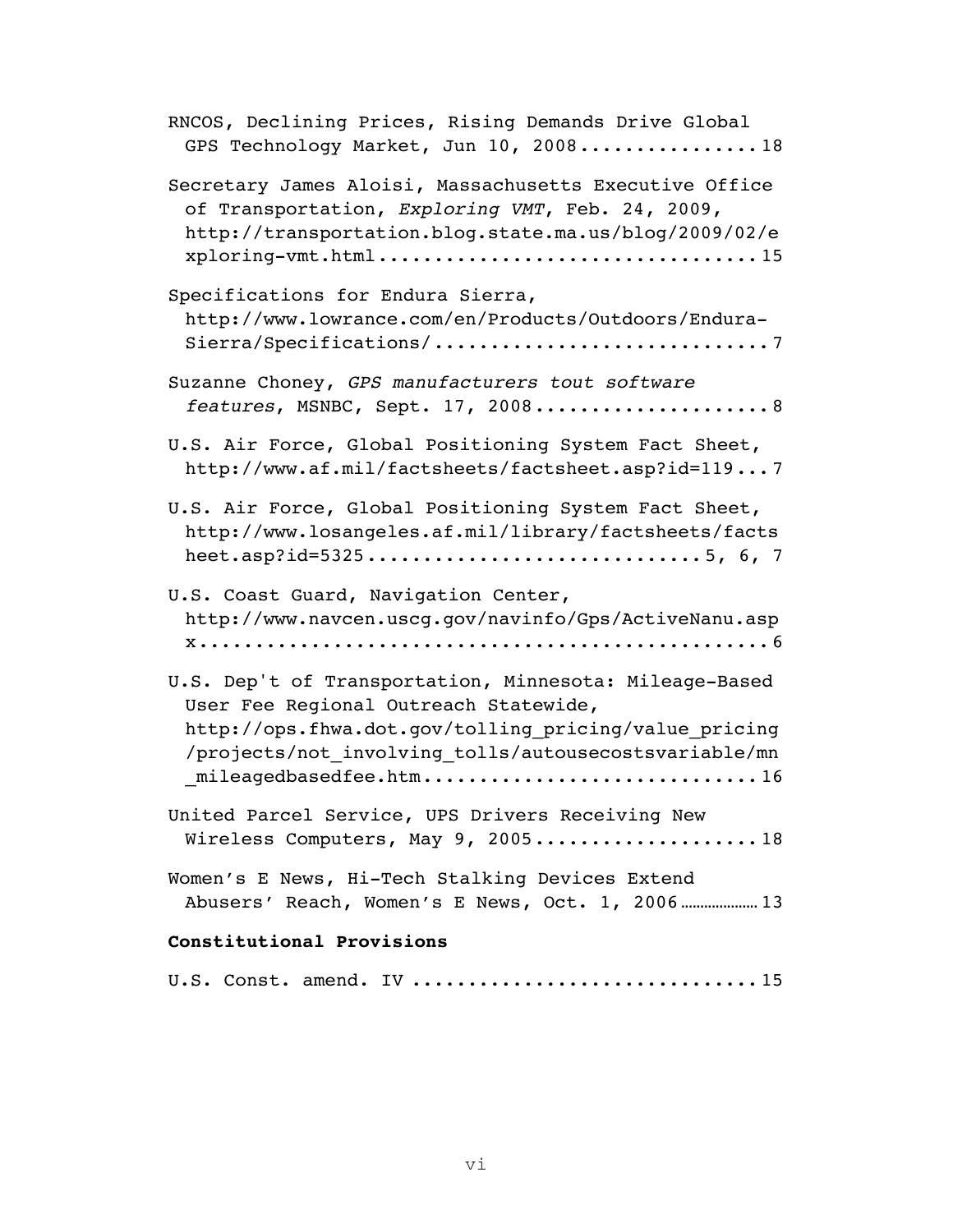#### **INTEREST OF THE** *AMICUS CURIAE*

The Electronic Privacy Information Center (EPIC) is a public interest research center in Washington, D.C., which was established in 1994 to focus public attention on emerging civil liberties issues and to protect privacy, the First Amendment, and other Constitutional values. EPIC has participated as *amicus curiae* in several cases before the United States Supreme Court, this Court, and other courts concerning privacy issues, new technologies, and Constitutional interests, including *Herring v. United States*, 129 S. Ct. 695 (2009); *Flores-Figueroa v. United States*, 274 Fed. Appx. 501, (8th Cir. 2008), *cert. granted*, 2008 U.S. LEXIS 7827 (U.S. Oct. 20, 2008) (No. 08-108); *Crawford v. Marion County Election Board*, 128 S. Ct. 1610 (2008); *Hiibel v. Sixth Judicial Circuit of Nevada*, 542 U.S. 177 (2004); *Doe v. Chao*, 540 U.S. 614 (2003); *Smith v. Doe*, 538 U.S. 84 (2003); *Department of Justice v. City of Chicago*, 537 U.S. 1229 (2003); *Watchtower Bible and Tract Society of N.Y., Inc. v. Village of Stratton*, 536 U.S. 150 (2002); *Reno v. Condon*, 528 U.S. 141 (2000); and *Nelson v. Salem State College*, 845 N.E.2d 338 (Mass. 2006).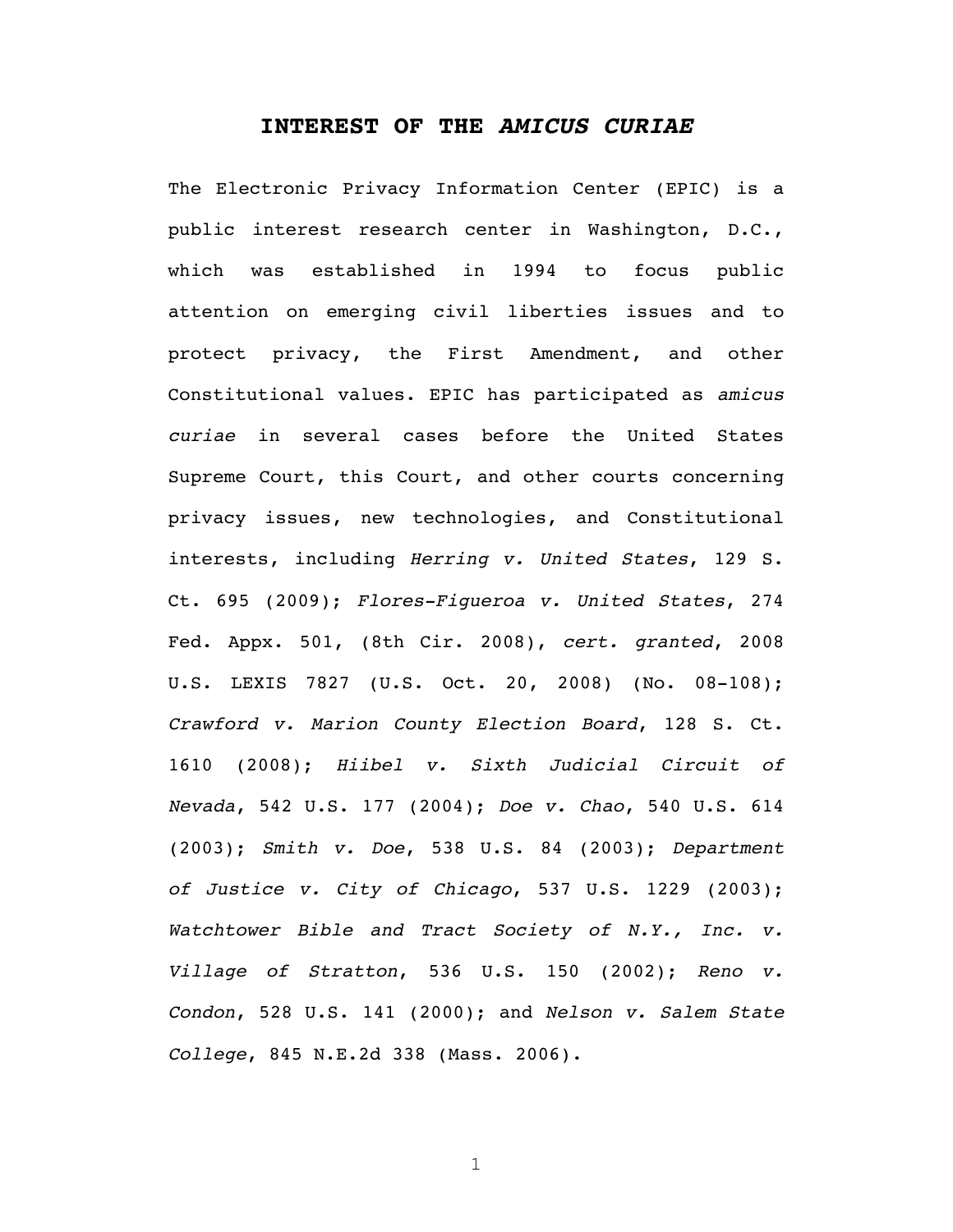EPIC has a particular interest in the impact of new surveillance technologies that have the capacity to enable warrantless, pervasive mass surveillance of the public by law enforcement agents. Such techniques offend the right of individuals to operate vehicles on public roads while maintaining privacy and their right to be free of unreasonable searches. EPIC has routinely urged regulators and courts to take meaningful steps towards protecting the privacy interests of motorists. $<sup>1</sup>$ </sup>

The Barnstable Superior Court's determination in the present case threatens to severely restrict the privacy interests of Massachusetts drivers by allowing unchecked, continuous, surreptitious tracking and monitoring of individuals operating vehicles within the Commonwealth. The Fourth Amendment and Article 14 of the Massachusetts Declaration of Rights prohibits such tracking absent a valid warrant.

<u> 1989 - Jan Samuel Barbara, margaret e</u>

<sup>1</sup> *See, e.g.* Comments of the Electronic Privacy Information Center to the National Highway Traffic Safety Administration, August 13, 2004, Docket No. NHTSA-2004-18029, *available at* http://epic.org/privacy/drivers/edr\_comm81304.html (supporting strong privacy safeguards for automobile Event Data Recorders (EDRs), including a clear consumer right to control the collection and dissemination of their driving data.); *Herring v. U.S.*, 129 S. Ct. 695, 708-709 (2009) (advocating for suppression of evidence discovered in search of motorist resulting from erroneous police records.).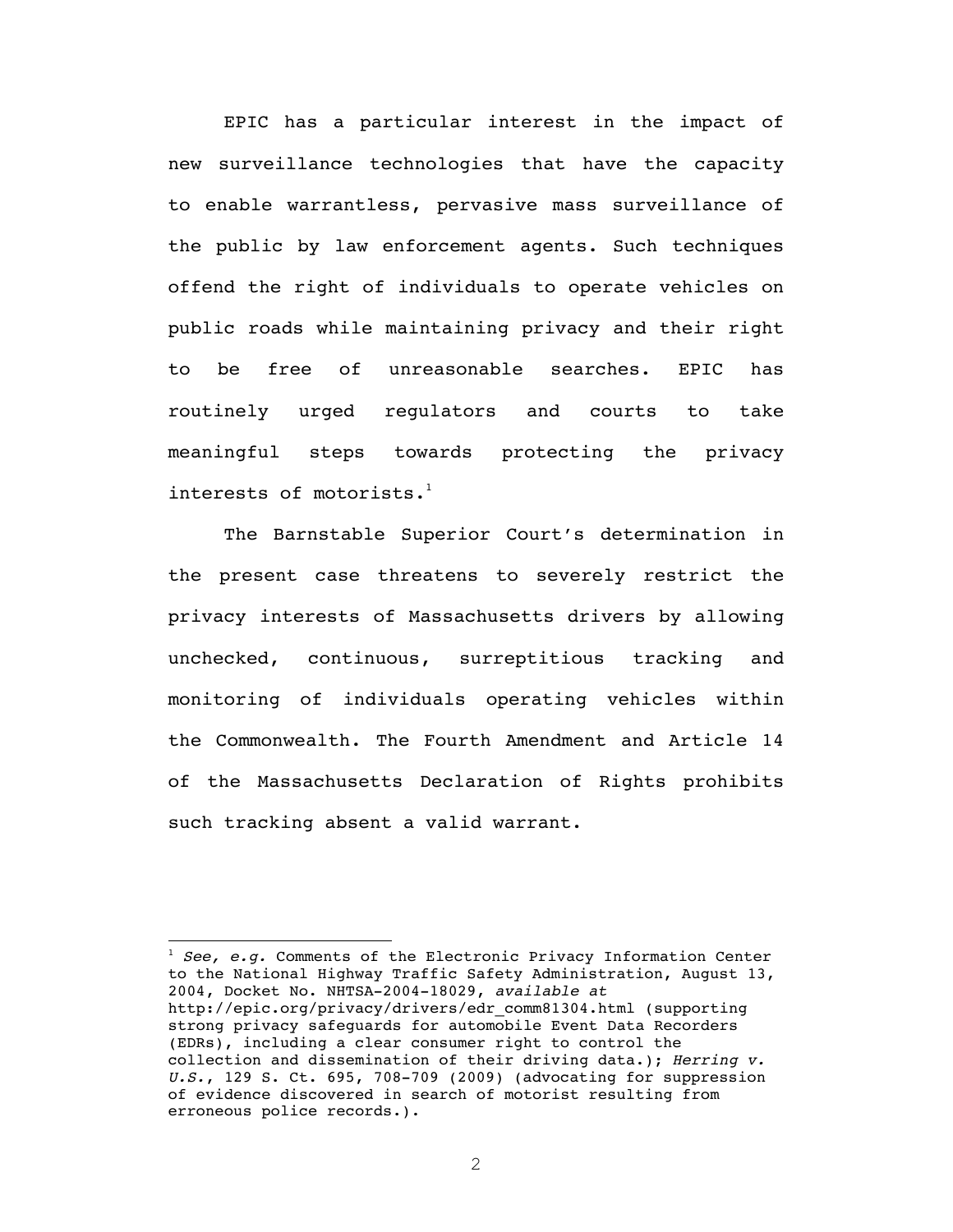#### **SUMMARY OF THE ARGUMENT**

GPS tracking systems are a rapidly growing new technology based on data received from the Global Positioning System satellite constellation. The systems provide a wide range of benefits, including navigation, transportation, mapping, scientific research, economic planning, and public safety.

In the Commonwealth of Massachusetts, law enforcement agencies also use GPS tracking devices to monitor the activities of residents. The devices can be installed in vehicles, record data including location and velocity, and can store information indefinitely. In this particular application, GPS tracking systems transmit and store a large amount of detailed, personal information concerning an individual's movements. Typically, police covertly install GPS tracking systems in a suspect's vehicle. However, several public and private entities in the Commonwealth recently mandated the installation of GPS tracking units in vehicles for non-law enforcement purposes. Government proposals are presently pending that would effectively force the installation of GPS tracking units in every vehicle in America.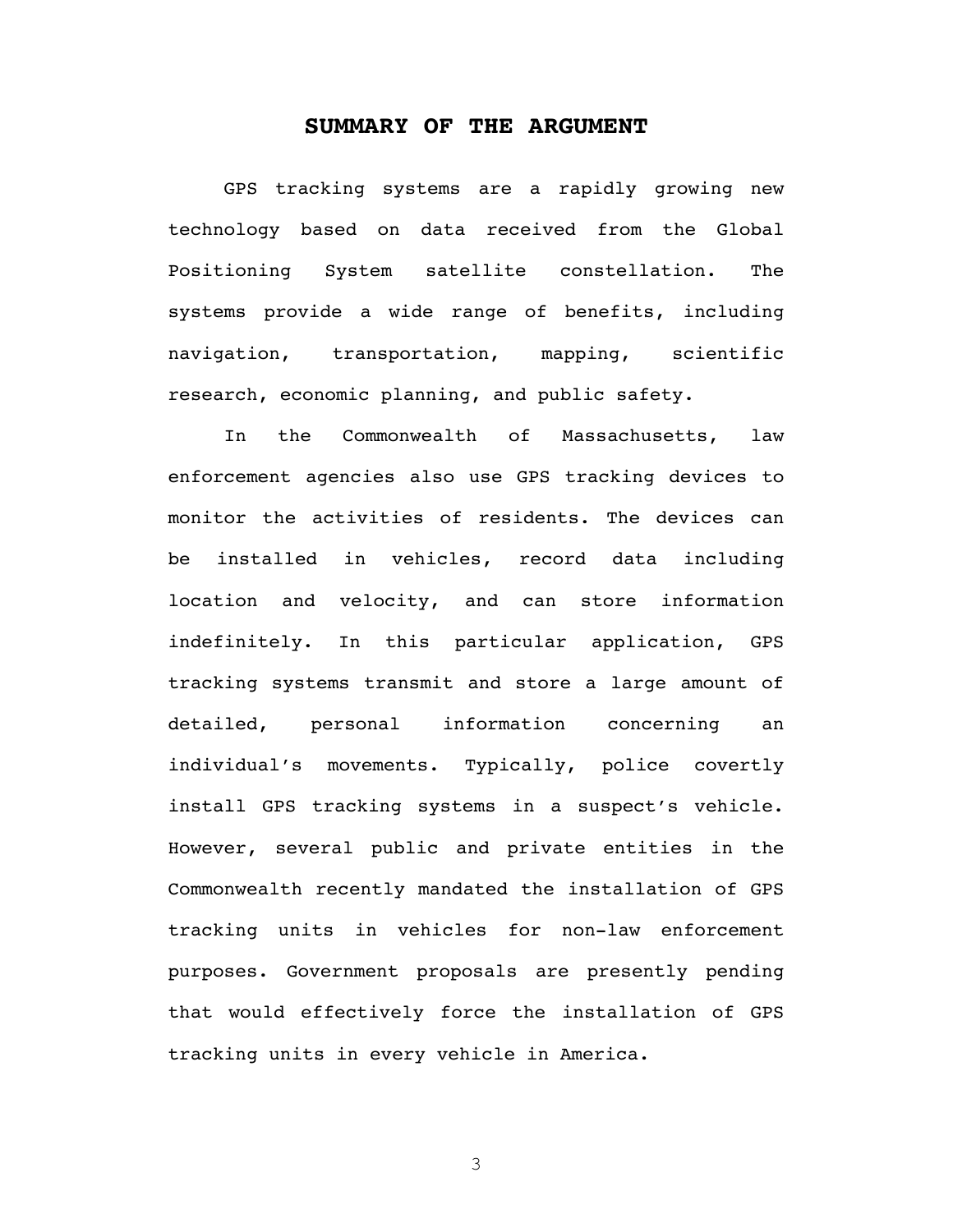In this context, the proliferation of GPS tracking technology creates a large, and largely unregulated, repository containing detailed travel profiles of American citizens. Law enforcement access to such information raises the specter of mass, pervasive surveillance without any predicate act that would justify this activity. Constitutional protections against unreasonable searches are intended to protect individuals from this precise sort of government intrusion.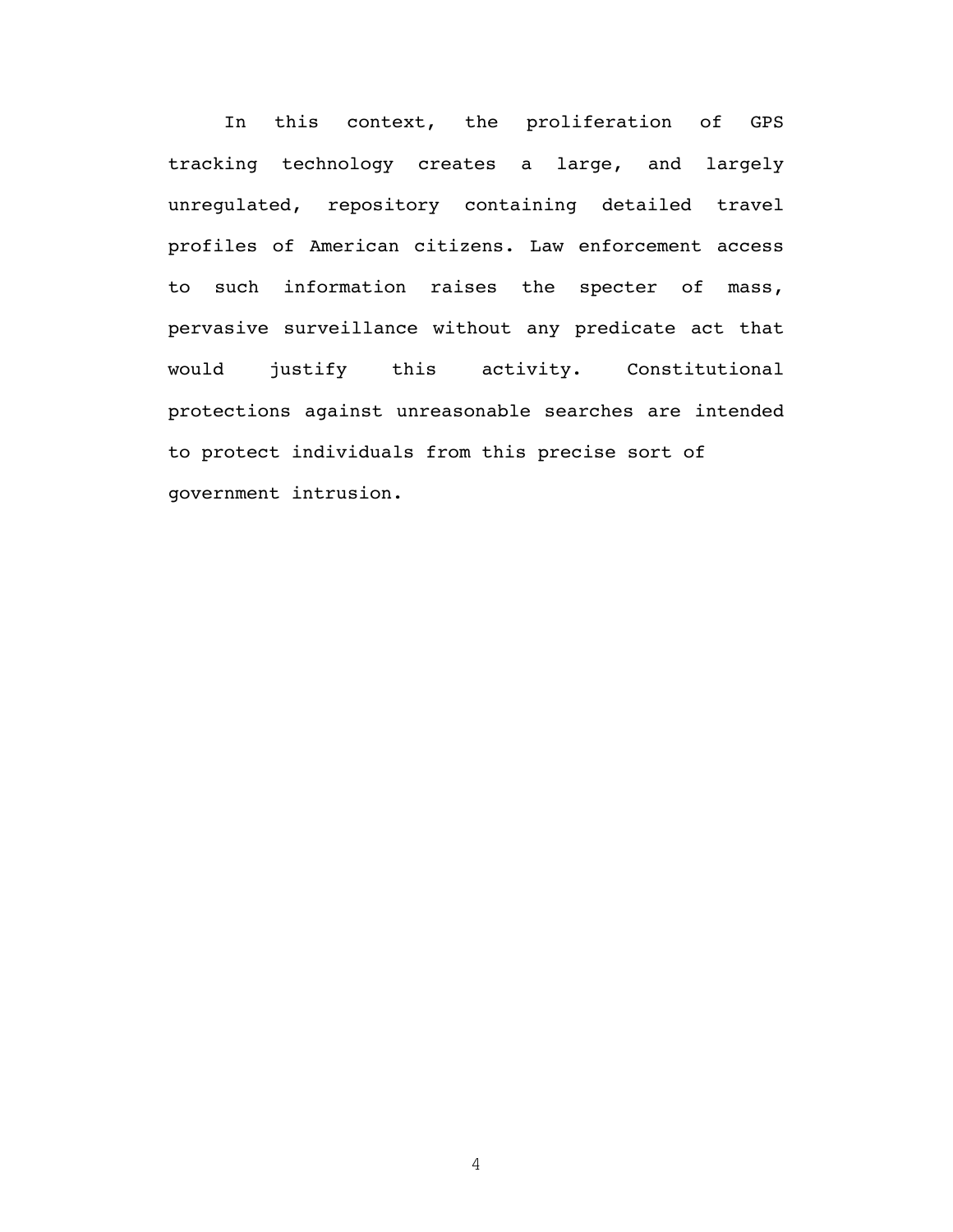#### **ARGUMENT**

**I. GPS Tracking Systems Use Invasive Techniques to Collect and Store a Large Amount of Detailed, Personal Information About Individuals' Movements**

#### *A. The Global Positioning System is a Satellite-based Service*

The Global Positioning System ("GPS") is a satellite-based service that enables individuals to determine their precise location anywhere on Earth. The U.S. government operates GPS, and provides free access to the public. $^2$  Anyone can use an electronic device, commonly called a "GPS receiver," to access GPS signals and determine their precise location, altitude, and speed. $3$ 

GPS relies on a minimum of 24 satellites configured to provide navigation and timing information worldwide on a constant 24 hour per day basis.4 The U.S. Department of Defense created the system, launching the first GPS satellite in 1978.<sup>5</sup> The

4 U.S. Air Force, Global Positioning System Fact Sheet, http://www.losangeles.af.mil/library/factsheets/factsheet.asp?id= 5325 (last visited Apr. 16, 2009). 5 Cheryl Pellerin, United States Updates Global Positioning System Technology: New GPS satellite ushers in a range of future improvement, U.S. Dep't of State, Feb. 3, 2006, http://web.archive.org/web/20061001222057/http://usinfo.state.gov /xarchives/display.html?p=washfile-

english&y=2006&m=February&x=20060203125928lcnirellep0.5061609.

 $^2$  10 U.S.C. § 2281(b) (2009) (requiring the U.S. Dep't. of Def. to provide GPS "for peaceful civil, commercial, and scientific uses on a continuous worldwide basis free of direct user fees"). <sup>3</sup> ANITA L. ALLEN, PRIVACY LAW AND SOCIETY 846 (2007).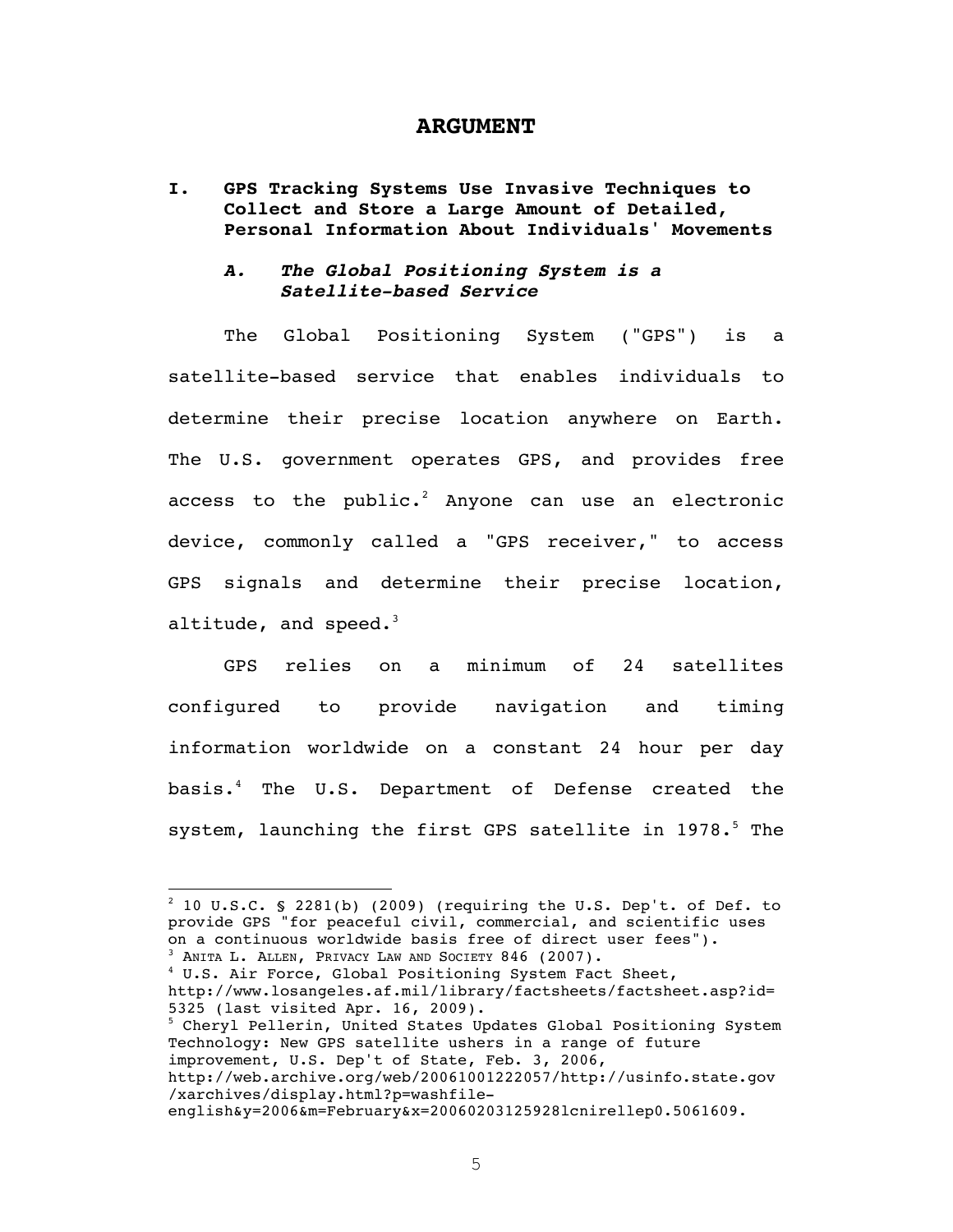GPS service became fully operational in December 1993. $^{6}$ There are currently 31 satellites, including "back-up" satellites, in the GPS constellation.<sup>7</sup> The satellites comprising the GPS network are run by the U.S. Air Force 50th Space Wing's 2nd Space Operations Squadron, located at Schriever Air Force Base in Colorado.8 The satellites transmit data on two low-frequency radio bands, one reserved for military use, and the other assigned for civilian use. $^9$  Civilian GPS data is transmitted on the "L1" frequency, 1575.42 Mhz in the UHF band.<sup>10</sup> GPS satellites can provide threedimensional location data (longitude, latitude and altitude) as well as precise velocity and timing information to an unlimited number of users  $simultaneously.<sup>11</sup>$  GPS signals "are so accurate, time can be figured to within a millionth of a second, velocity within a fraction of a mile per hour and

6 Letter from Les Aspin to Secretary of Transportation Federico Pena, (Dec. 8, 1993), *available at* http://web.archive.org/web/20031116092811/http://www.navcen.uscg. gov/ftp/gps/ARCHIVES/gpsdoc/IOCLTR.TXT. 7 U.S. Coast Guard, Navigation Center, http://www.navcen.uscg.gov/navinfo/Gps/ActiveNanu.aspx (last visited Apr. 16, 2009). <sup>8</sup> Global Positioning System Fact Sheet, *supra* note 4.<br><sup>9</sup> Garmin, What is GBS2, http://www.garmin.com/aboutGB Garmin, What is GPS?, http://www8.garmin.com/aboutGPS/ (last visited Apr. 16, 2009).

<u> 1989 - Jan Samuel Barbara, margaret e</u>

<sup>10</sup> *Id.*

<sup>11</sup> Global Positioning System Fact Sheet, *supra* note 4.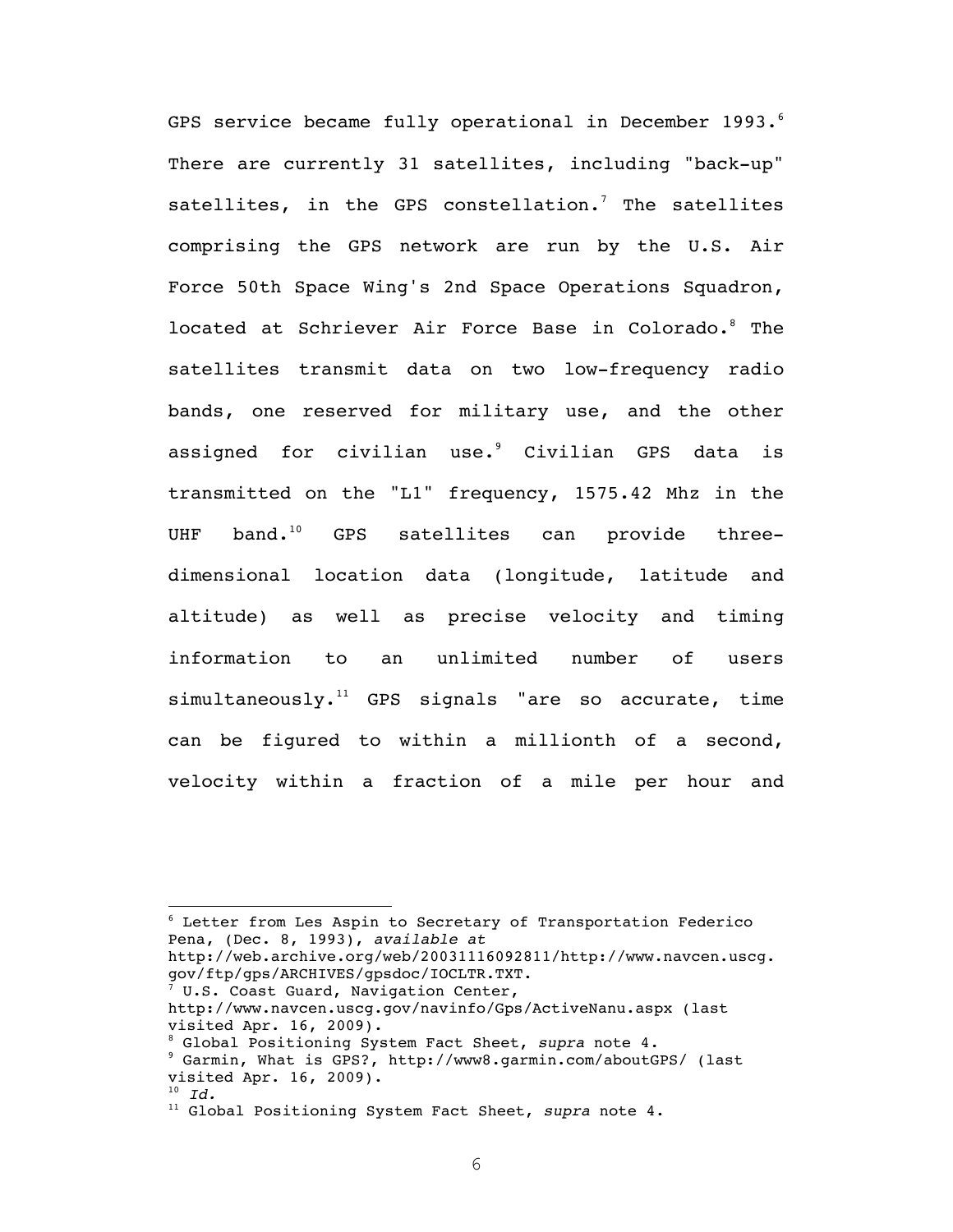location to within 100 feet." $12$  Individuals can access the service by using a "GPS receiver."

### *B. GPS Receivers Enable Individuals to Access the GPS Satellite System and Determine Their Location, Velocity, and Altitude*

A GPS receiver calculates and typically displays its location, velocity, altitude, and the time by decoding data from the GPS satellite network.<sup>13</sup> As the receiver moves, it continuously updates its location. GPS receivers are readily available through commercial retailers, and commonly used by the general public to assist in navigation. $14$  Civilian-grade GPS receivers are small enough to be comfortably carried by hand or installed in vehicles. $15$  They are capable of maintaining a strong signal lock with the GPS satellites, thus remaining accurate, even when they are used in "dense foliage or urban settings with tall buildings."16

<sup>&</sup>lt;sup>12</sup> U.S. Air Force, Global Positioning System Fact Sheet, http://www.af.mil/factsheets/factsheet.asp?id=119 (last visited Apr. 16, 2009). 13 Global Positioning System Fact Sheet, *supra* note 4. 14 Global Positioning System, http://www.gps.gov/ (last visited Apr. 16, 2009). <sup>15</sup> *See, e.g.* Specifications for Endura Sierra, http://www.lowrance.com/en/Products/Outdoors/Endura-Sierra/Specifications/ (last visited Apr. 16, 2009) (detailing a 2.4 inches wide, 5.1 inches high, and 1.2 inches deep handheld GPS receiver); CNET, Garmin Nuvi 880 Specifications, http://reviews.cnet.com/car-gps-navigation/garmin-nuvi-880/4507- 3430\_7-32815498.html (last visited Apr. 16, 2009) (detailing a 4.9 inches wide, 3.1 inches high, and 0.7 inches deep automobilebased GPS receiver). <sup>16</sup> *Id.*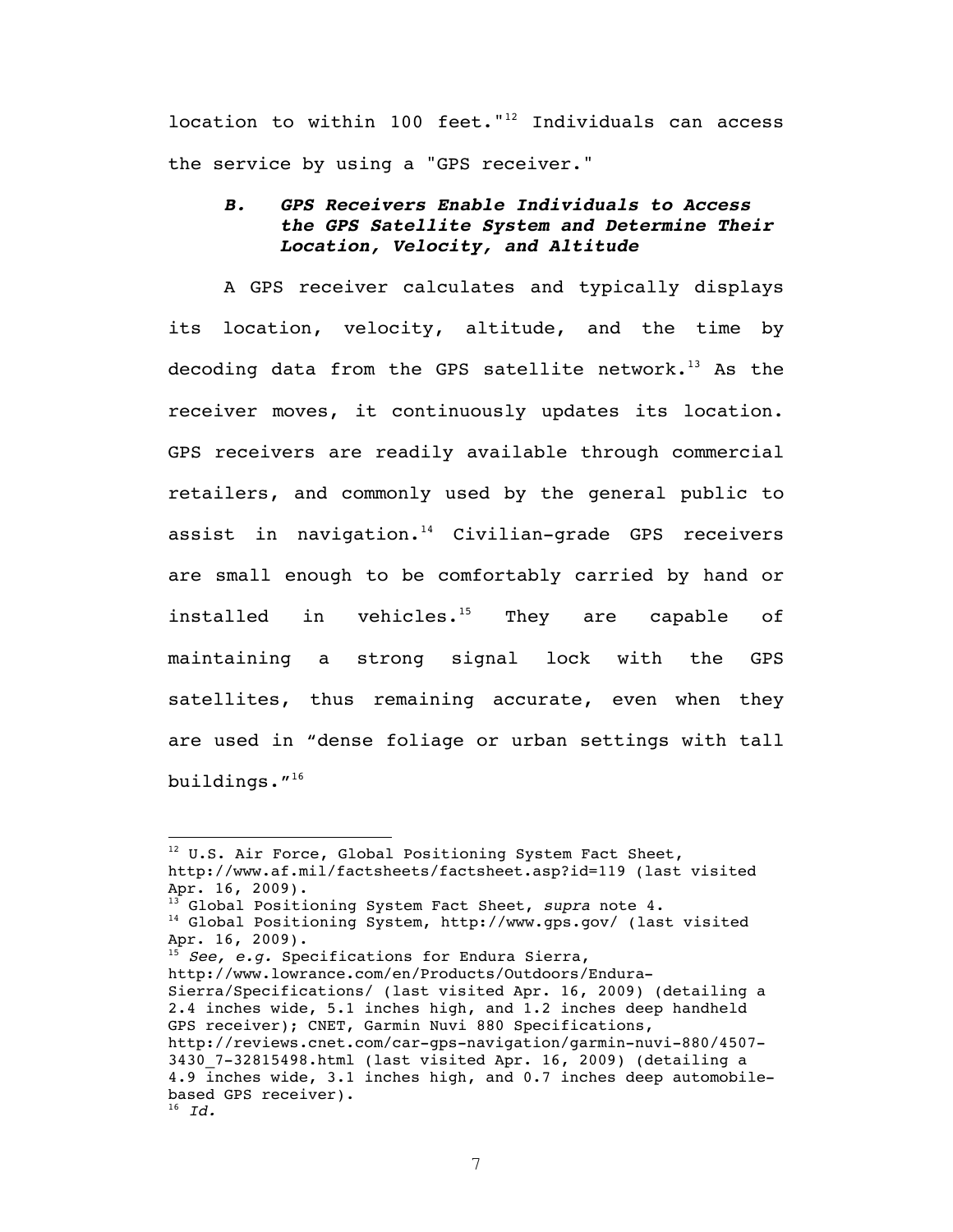The sale of GPS receivers has grown exponentially since 2006, and now comprises millions of units sold per quarter by the top three manufacturers – Garmin, TomTom and Magellan. $17$  Many automobiles are purchased with GPS receivers pre-installed.<sup>18</sup> GPS receivers display location data derived from the satellite network, but do not typically transmit the information to a remote location. The devices generally do not store data regarding their long-term historical movements.

#### *C. Law Enforcement Uses GPS Tracking Systems to Conduct Warrantless Surveillance*

Law enforcement agencies nationwide, including the Massachusetts State Police, use "GPS tracking systems" to conduct surveillance on individuals.<sup>19</sup> Typically, law enforcement agents covertly install GPS units in vehicles used by suspects. GPS tracking

<u> 1989 - Jan Samuel Barbara, margaret e</u>

<sup>17</sup> Canalys, *US PND market doubles in Q2*, Aug. 14, 2008, *available at* http://www.canalys.com/pr/2008/r2008081.htm; *see also* Suzanne Choney, *GPS manufacturers tout software features*, MSNBC, Sept. 17, 2008, *available at*

http://today.msnbc.msn.com/id/26747443/#storyContinued. <sup>18</sup> *See, e.g.* Ford Motor Company, Ford Expands Availability of Next-Generation Navigation to More Than a Dozen 2009 Products, http://www.ford.com/about-ford/news-announcements/pressreleases/press-releases-detail/pr-ford-expands-availability-of-28982 (last visited Apr. 16, 2009); OnStar-Equipped Vehicles, http://www.onstar.com/us\_english/jsp/equip\_vehicles/current\_vehic les.jsp (last visited Apr. 16, 2009) (stating "OnStar is available on more than 50 GM vehicles"). <sup>19</sup> *See* Keith Hodges, *Tracking Bad Guys: Legal Considerations in Using GPS*, Federal Bureau of Investigation Law Enforcement Bulletin, July 2007, *available at* http://www.fletc.gov/training/programs/legal-division/downloadsarticles-and-faqs/articles/FBI-LE-Bulletin-GPS-Tracking-

Jul2007.pdf/download; *see also* R1:59.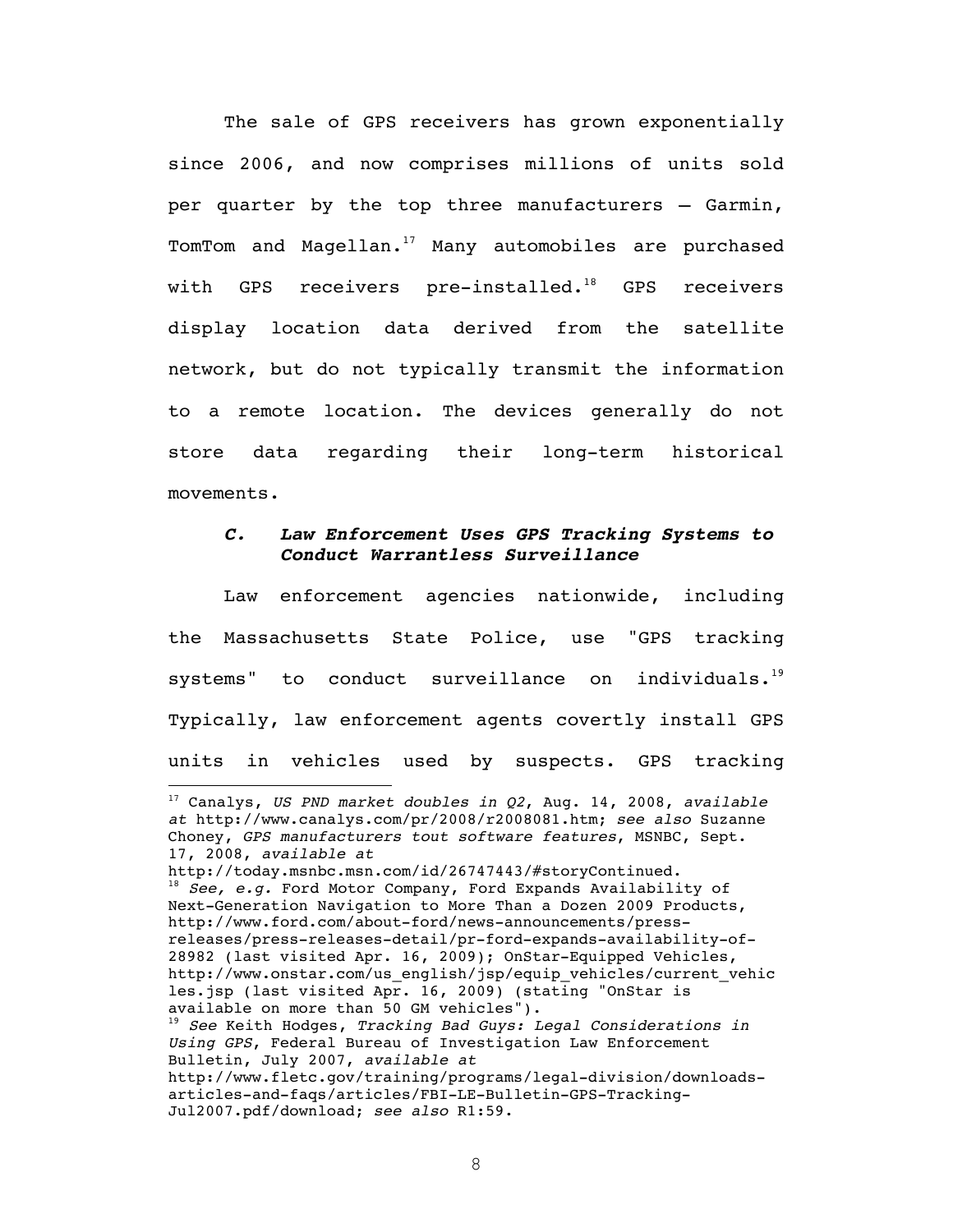systems are comprised of three distinct devices that, when combined, allow for the continuous monitoring of a tracked vehicle from a remote computer.<sup>20</sup> Proper installation and use enables law enforcement agents to monitor a suspect's movements. $21$ 

The GPS tracking system's first component is a GPS receiver, described above.<sup>22</sup> This device decodes GPS satellite data and calculates the receiver's location and velocity. The receiver is connected to the GPS tracking system's second component, a cellular phone or other type of cellular radio transmitter that can transmit the GPS data to law enforcement.<sup>23</sup> This second component enables police to access GPS data from afar that would otherwise be fleetingly displayed on the GPS receiver and subsequently discarded. The transmitted GPS data is received and stored on the GPS tracking system's third component, a law enforcement computer. $24$  These computers use mapping software that can display the location and velocity of the GPS receiver in real time, as well as store historical data concerning the receiver's past movements.<sup>25</sup> This

- <sup>21</sup> *Id*.
- <sup>22</sup> *Id*. <sup>23</sup> *Id*.
- <sup>24</sup> *Id*.
- <sup>25</sup> *Id*.
- 

 $20$  R1:59.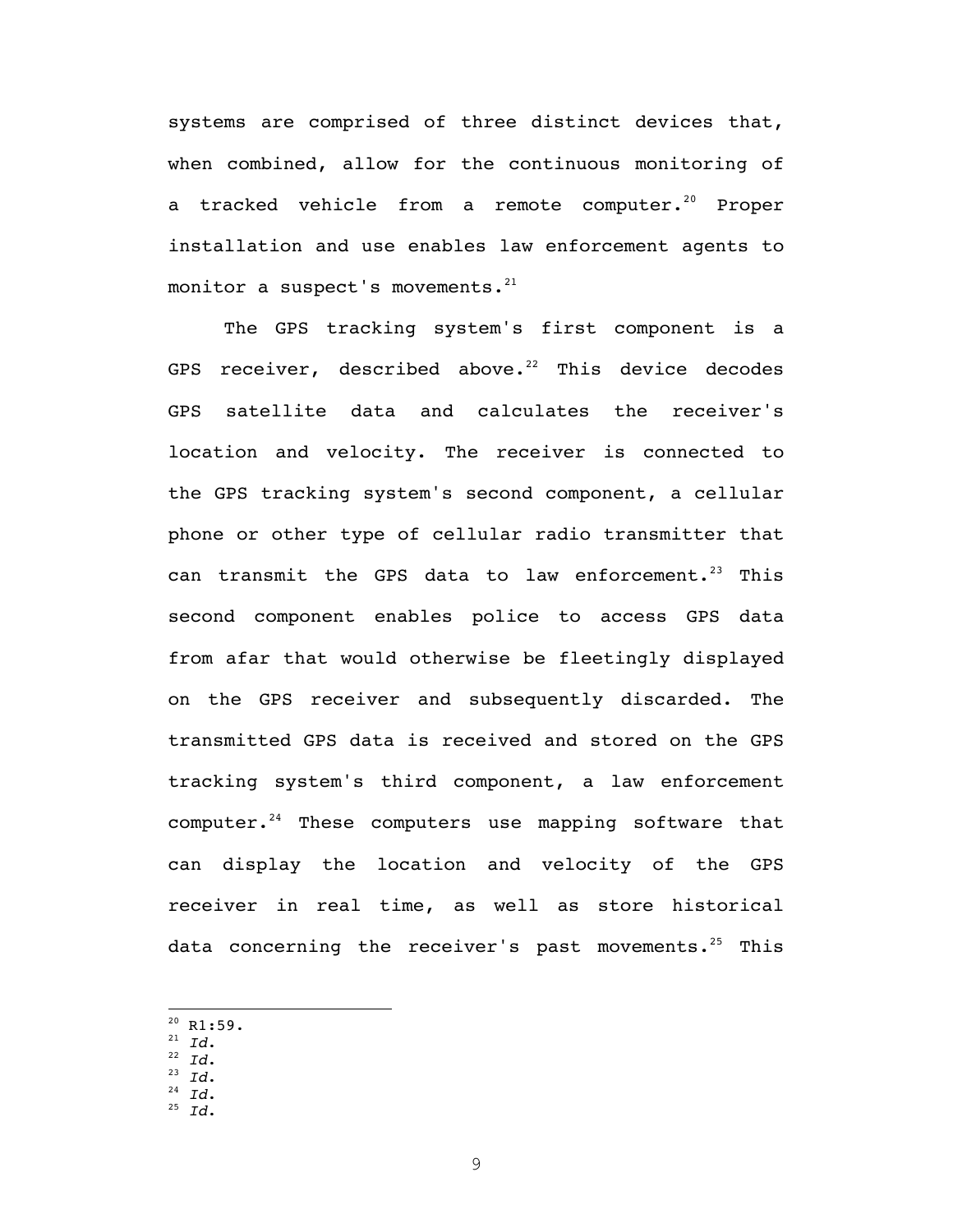data can be retained indefinitely on the computer's hard drive.<sup>26</sup>

Prior to the deployment of GPS tracking systems, law enforcement agents used visual surveillance to track suspects' vehicles. Police occasionally enhanced surveillance through the use of a "beeper. $127$  A beeper device transmits a radio signal to a receiving unit that "beeps" more loudly as it is moved closer to the transmitter.28 After surreptitious installation of a beeper in a suspect's car, agents could use a police car-mounted receiving unit to estimate their distance from the location of the beeper as well as its general direction.<sup>29</sup> The beeper thus aided the tracking or "tailing" of a suspect in a vehicle by providing rough information concerning an agent's distance and direction from a suspect vehicle that is nearby, but outside the range of visual surveillance. $30$ 

#### *D. GPS Systems Dramatically Expand the Ability of Law Enforcement to Track Vehicles*

GPS tracking systems collect and retain a vast amount of data regarding a suspect's movements, and are substantially more invasive than beeper

 $^{26}$  *Id.* 

<sup>27</sup> *See, e.g. United States v. Knotts*, 460 U.S. 276 (1983); *United States v. Karo*, 468 U.S. 705, 710 (1984). <sup>28</sup> *U.S. v. Knotts*, 460 U.S. at 277. <sup>29</sup> *Id*. 30 *Id.* at 278.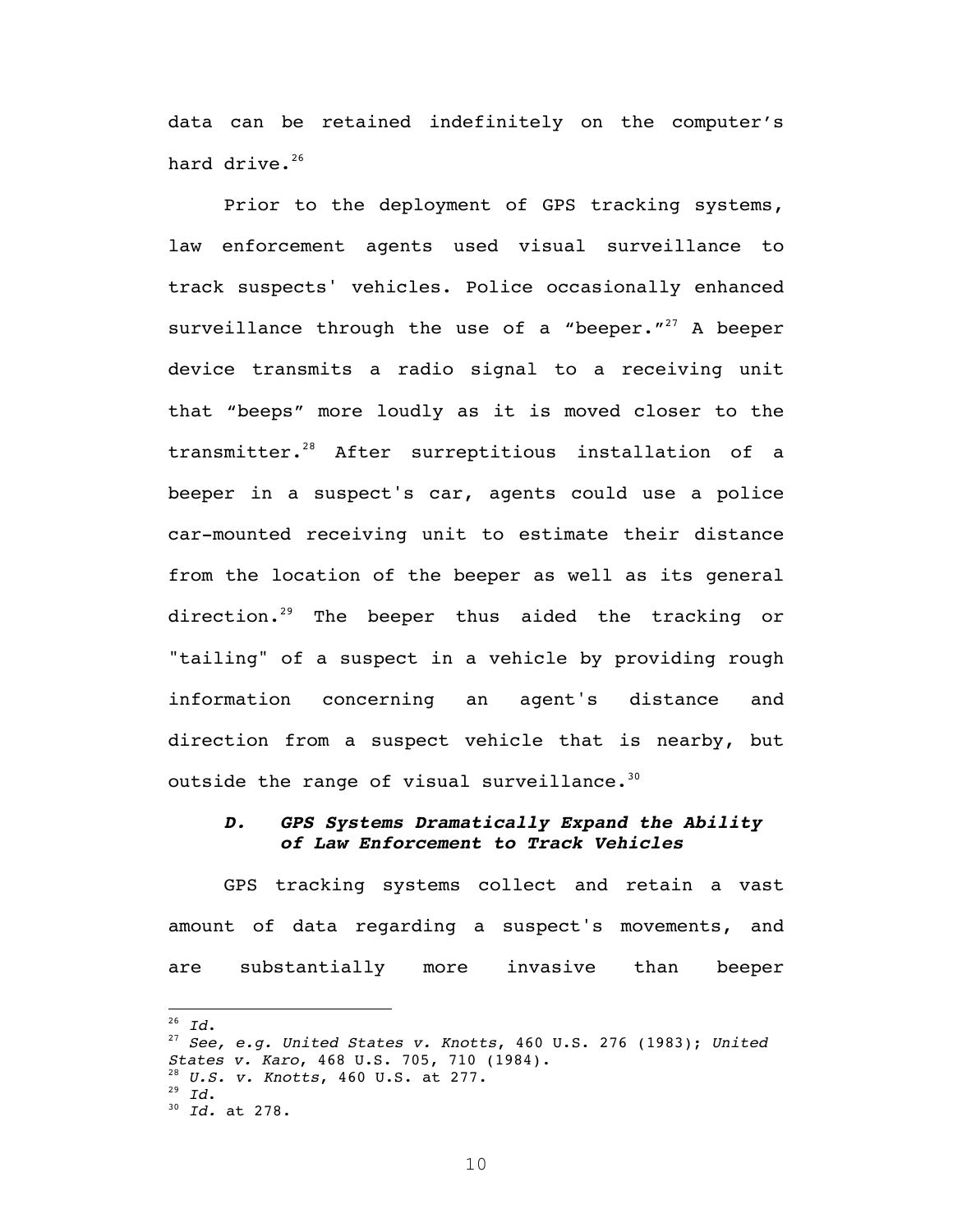technology. GPS tracking systems are not merely sophisticated beepers. Beepers augment visual surveillance, helping police to keep track of vehicles that briefly eludes their gaze. In contrast, GPS tracking systems are wholesale replacements for physical surveillance, both when visual observation is possible from a public roadway and when it is not. In addition, GPS tracking systems collect and retain far more data than beeper technology. A GPS tracking system ascertains and records an individual's precise location. A beeper only determines an individual's approximate location relative to pursuing officers. A GPS tracking system collects a receiver's precise velocity and altitude. A beeper does not detect velocity or altitude data. All information collected by a GPS tracking system can be stored on law enforcement computers for future use. Beeper data is ephemeral – it is heard by law enforcement agents in real time, and never stored.

GPS technology goes beyond merely enhancing the capabilities of law enforcement to track a suspect. GPS tracking systems transform the capability of the police and allow an officer to simultaneously monitor the activities and locations of many vehicles from a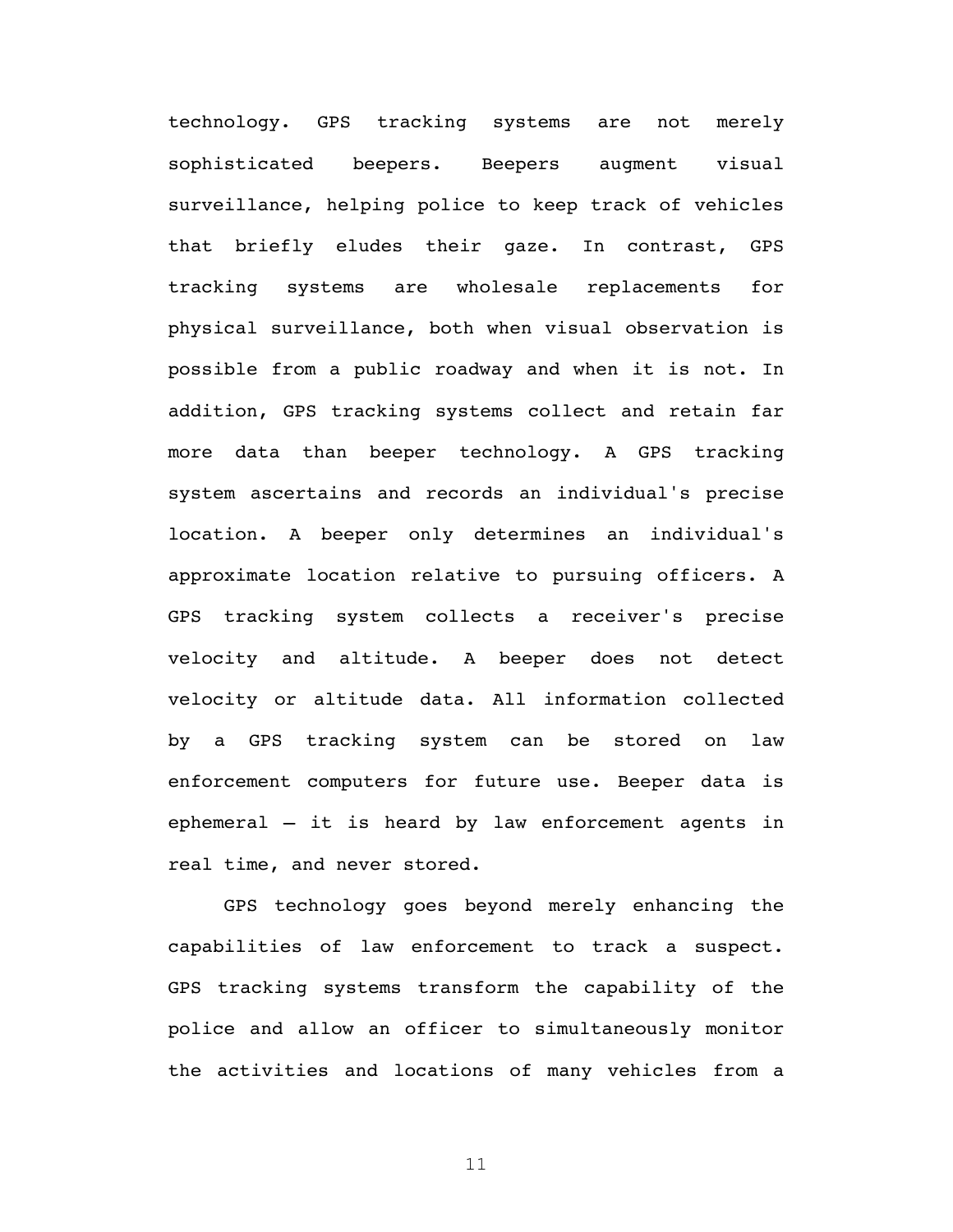remote computer, substituting for visual surveillance of a single vehicle. Further, data collected by GPS tracking systems can be stored indefinitely on law enforcement computers, and used to create historical logs of citizens' movements. By accessing stored data, law enforcement officers can effectively extend the duration of the original search. Unlike a beeper, which merely enhances human sensory ability in real time, GPS tracking systems allow officers to comb stored data to conduct new searches using a suspect's historical location data, as well as to aggregate data from a varity of sources, both public and private.

In the law enforcement context, the ability of GPS systems to track and store an individual's every move creates substantial privacy risks – precisely the sort of risks the Fourth Amendment aims to prevent. In the absence of explicit regulations, GPS tracking systems enable law enforcement officials to record and retain an individual's travel history indefinitely, even in circumstances where there is no predicate activity that would justify surveillance and for purposes unrelated to the original investigation. GPS tracking records can reveal a range of private activities to law enforcement – where and when one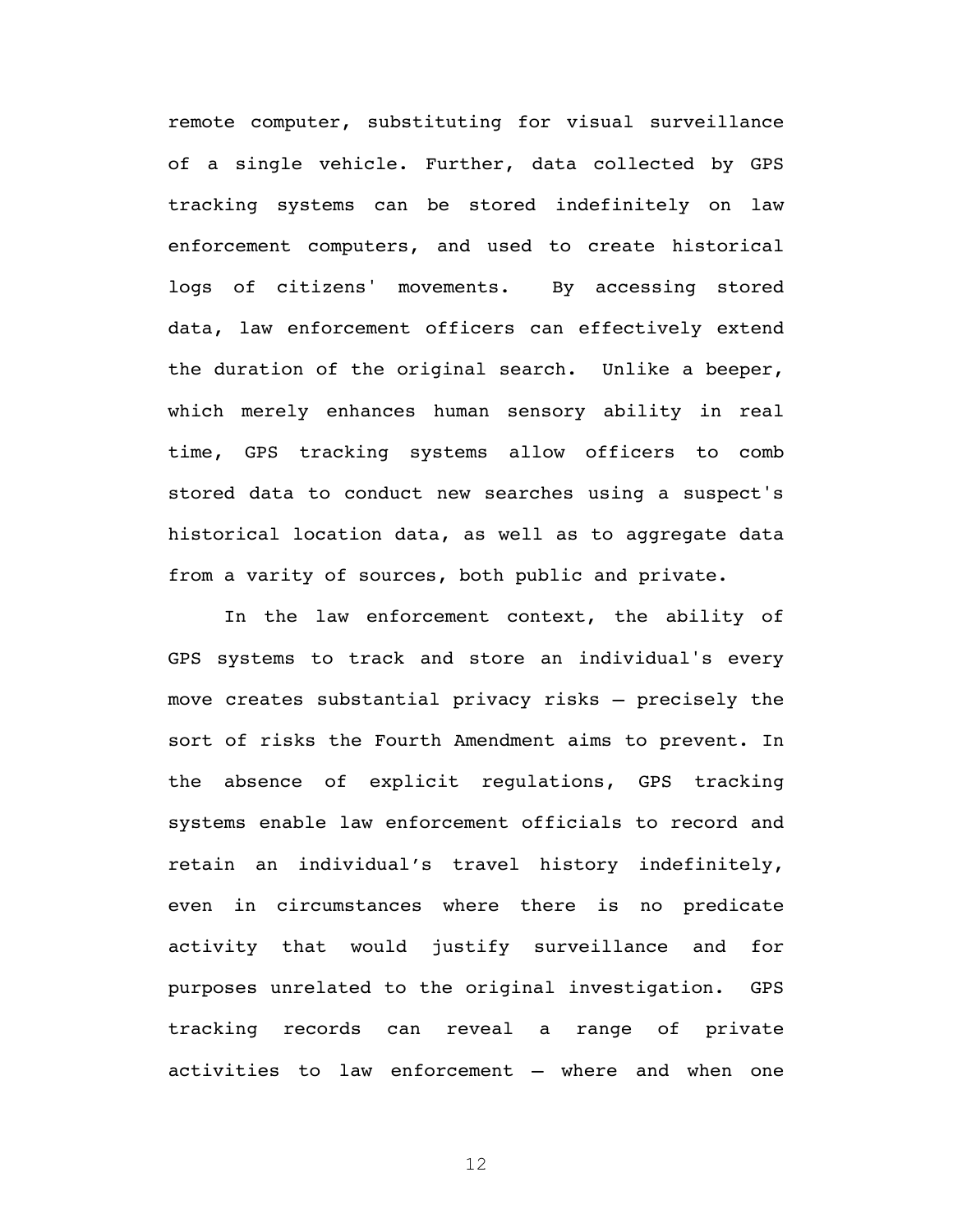works, shops, worships, socializes or volunteers. GPS tracking systems can monitor and retain data on every facet of an individual's existence.

The abuse of this technique has been established. Private citizens have misused GPS tracking capabilities to stalk ex-lovers or spouses. $31$ Widespread, warrantless use of GPS tracking systems by law enforcement presents opportunities for similar misuse, particularly if there is no obligation to report publicly on this type of surveillance as there is, for example, with the federal Wiretap Act. $32$ Application of the Fourth Amendment's warrant requirement to GPS tracking would ensure independent judicial oversight of GPS tracking systems, generate transparency and accountability, and mitigate the privacy risks inherent to this powerful surveillance technology.

**II. Absent a Warrant Requirement, GPS Tracking Systems in the Law Enforcement Context Threaten to Enable Pervasive Mass Surveillance**

Widespread installation of GPS tracking systems increases the potential for pervasive mass

<u> 1989 - Jan Samuel Barbara, margaret e</u>

<sup>31</sup> *E.g.,* Francie Grace, *Stalker Victims Should Check for GPS*, CBS News, Feb. 6, 2003,

http://www.cbsnews.com/stories/2003/02/06/tech/main539596.shtml; Women's E News, Hi-Tech Stalking Devices Extend Abusers' Reach, Oct. 1, 2006,

http://www.womensenews.org/article.cfm/dyn/aid/2905/.

<sup>32</sup> *See* 18 U.S.C. § 2519 (2009) ("Reports concerning intercepted, wire, oral, or electronic communications").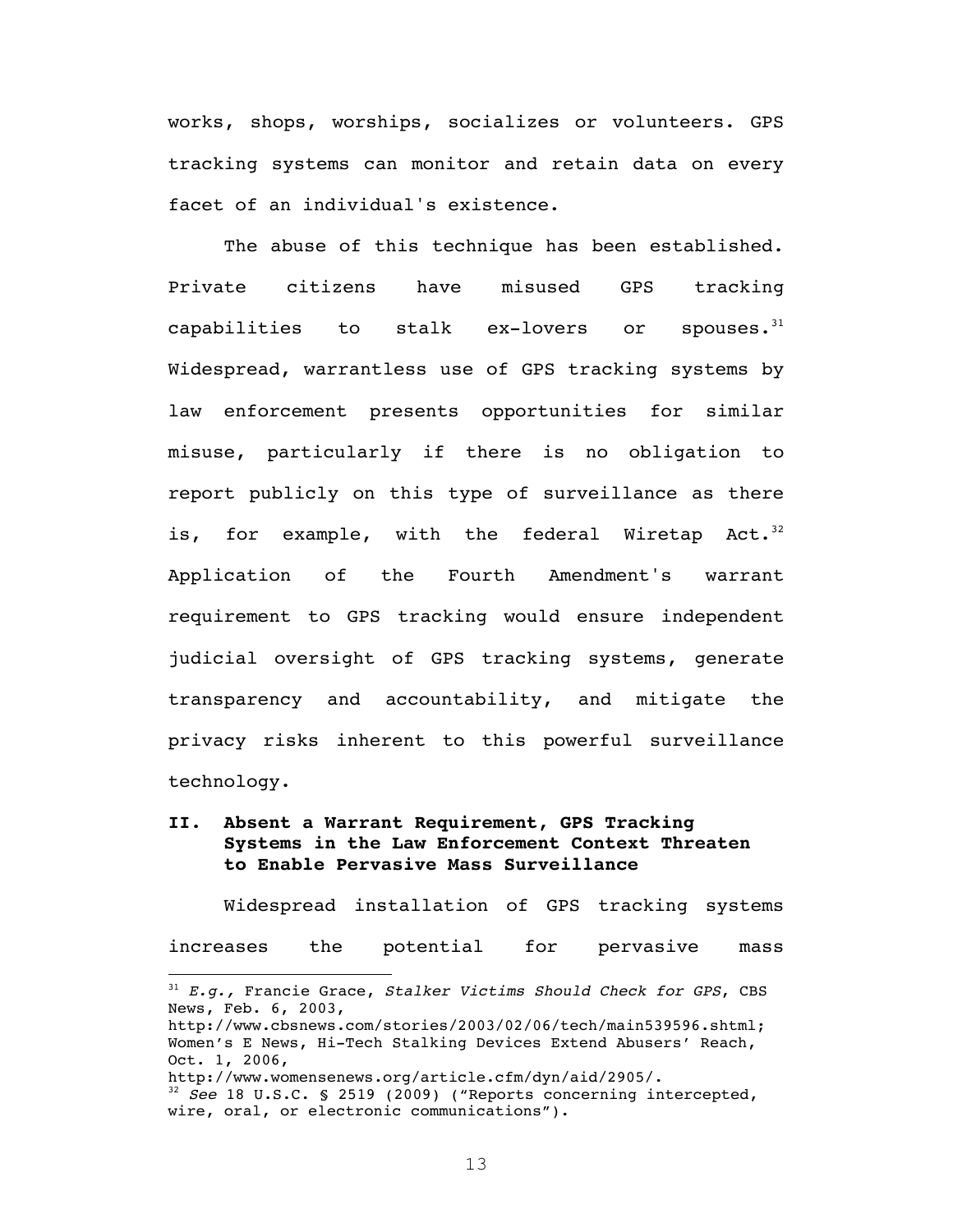surveillance of the American public by law enforcement. In the present case, the Massachusetts State Police surreptitiously installed a GPS tracking system in Defendant Connolly's vehicle.<sup>33</sup> In this instance, the installation was time-consuming, costly, and presumably fraught with peril, as law enforcement agents sought to install the device without alerting Connolly to the surveillance. These factors – time, cost, and risk – impose practical limitations on law enforcement's ability to conduct GPS-based surveillance on hundreds, thousands, or millions of citizens.

However, these practical limitations will be reduced or eliminated when GPS tracking devices are installed in most vehicles pursuant to government and private sector mandates. Once GPS tracking systems are installed in most vehicles, covert access to a suspect's vehicle will no longer be a necessary predicate to GPS tracking. Instead, individuals' travel histories will be broadcast and stored as a matter of course. Ease of access to ubiquitous GPS tracking information enables pervasive mass surveillance of the American public by law enforcement. Such surveillance is inconsistent with <u> 1989 - Jan Samuel Barbara, margaret e</u>

 $33$  R1:59-61.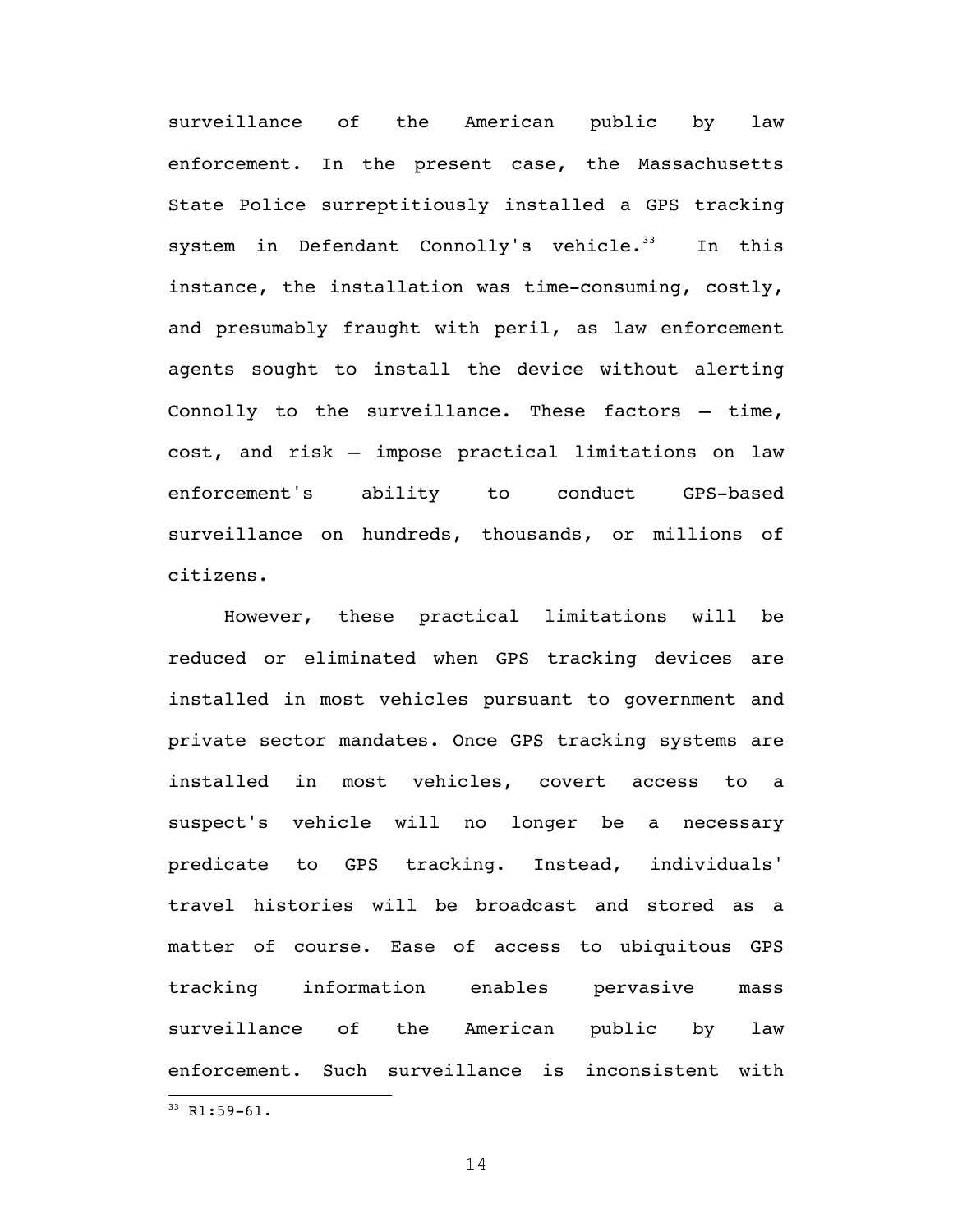citizens' Constitutional right to privacy as well as the Fourth Amendment's protections "against unreasonable searches and seizures." $34$  Therefore, it is critical that police access to GPS tracking be subject to a warrant requirement.

#### *A. Government-mandated GPS Tracking*

The future of routine surveillance of motor vehicles in the United States remains unclear. The federal government is tracking drivers in six states using GPS tracking systems designed to assess a mileage tax as an adjunct or replacement for federal gasoline tax revenue.<sup>35</sup> The program could be expanded nationwide.<sup>36</sup> Such expansion would effectively mandate the installation of GPS tracking devices in every car in America. Several states, including Massachusetts, are also considering the implementation of mileage tax schemes.<sup>37</sup> Mileage tax regimes typically hinge on

 <sup>34</sup> U.S. Const. amend. IV.

<sup>&</sup>lt;sup>35</sup> Mileage-based Road User Charge Study FAQs,

http://www.roaduserstudy.org/faq.aspx (last visited Apr. 16, 2009) (describing federal pilot program tracking vehicles in<br>California, Idaho, Iowa, Maryland, North Carolina, and Texas). <sup>36</sup> Id. (stating "[t]his system could one day replace the gas tax.").

<sup>37</sup> *See e.g.* Secretary James Aloisi, Massachusetts Executive Office of Transportation, *Exploring VMT*, Feb. 24, 2009,

http://transportation.blog.state.ma.us/blog/2009/02/exploringvmt.html (Massachusetts mileage tax proposal); U.S. Dep't of Transportation, Minnesota: Mileage-Based User Fee Regional Outreach Statewide,

http://ops.fhwa.dot.gov/tolling\_pricing/value\_pricing/projects/no t involving tolls/autousecostsvariable/mn mileagedbasedfee.htm (last visited Apr. 16, 2009) (Minnesota mileage tax proposal);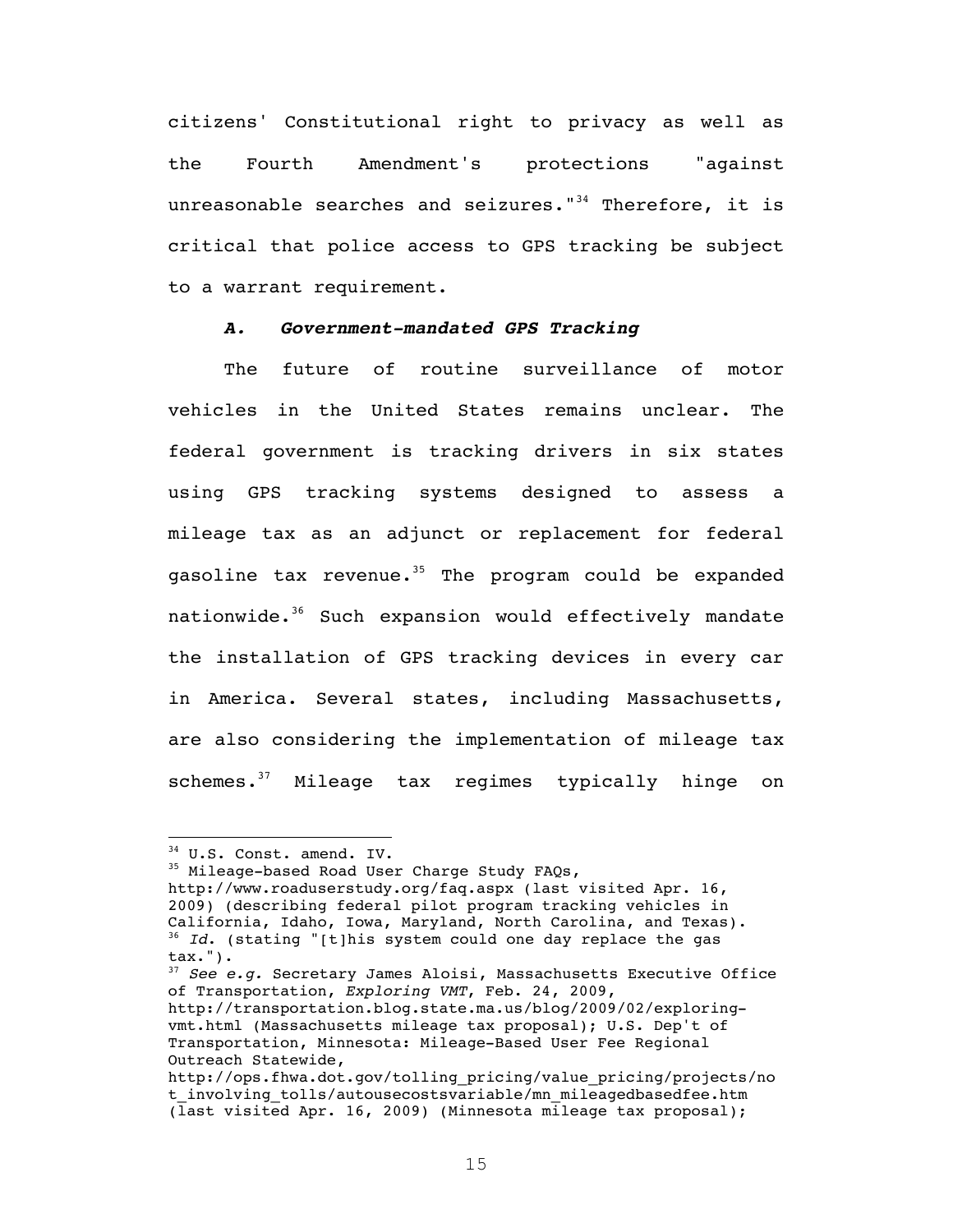mandatory installation of GPS tracking systems in citizens' vehicles. For example, Massachusetts Governor Deval Patrick's currently pending "Transportation and Economic Security Plan" proposes taxes based on "vehicle miles traveled," which would be calculated through mandatory GPS tracking.<sup>38</sup>

Government employers, including Massachusetts municipal governments, use GPS tracking systems to monitor their workers. The Massachusetts Highway Department requires independent snowplow contractors to carry GPS tracking units that seek to determine if workers are driving at an optimal speed for laying down road salt.<sup>39</sup> In 2006, IC Corporation, the nation's leading manufacturer of school buses, began installing GPS tracking units in its buses, including buses purchased and use by Massachusetts districts.<sup>40</sup> In

<u> 1989 - Andrea Santa Andrea Andrea Andrea Andrea Andrea Andrea Andrea Andrea Andrea Andrea Andrea Andrea Andr</u>

Colorado Dep't. of Transportation, VMT Fee Option, www.chcpf.state.co.us/governor/pdf/blueribbon-transporation/8- 2007-Meeting/RevenueOption-VMT-08-07.pdf (last visited Apr. 16, 2009) (Colorado mileage tax proposal). 38 *Id*.; Glenn Johnson, *Massachusetts may consider a mileage charge*, Associated Press, Feb. 17, 2009, *available at* http://abcnews.go.com/Technology/wireStory?id=6894994. <sup>39</sup> *See* Nannette Green Kaminski and William Tran, The National Workrights Institute, *On Your Tracks: GPS Tracking in the Workplace* at 6, *available at http://www.workrights.org/issue\_electronic/NWI\_GPS\_Report.pdf* 40 Automotive World, IC Corporation to offer GPS tracking in school buses, Mar. 11, 2005, http://www.automotiveworld.com/news/commercial-vehicles/iccorporation-to-offer-gps-tracking-in-school-buses; Adam Geller, *Bosses keep sharp eye on mobile workers via GPS,* Associated Press*,* Jan. 3, 2005, *available at* http://www.usatoday.com/tech/news/2005-01-03-gpssupervision\_x.htm.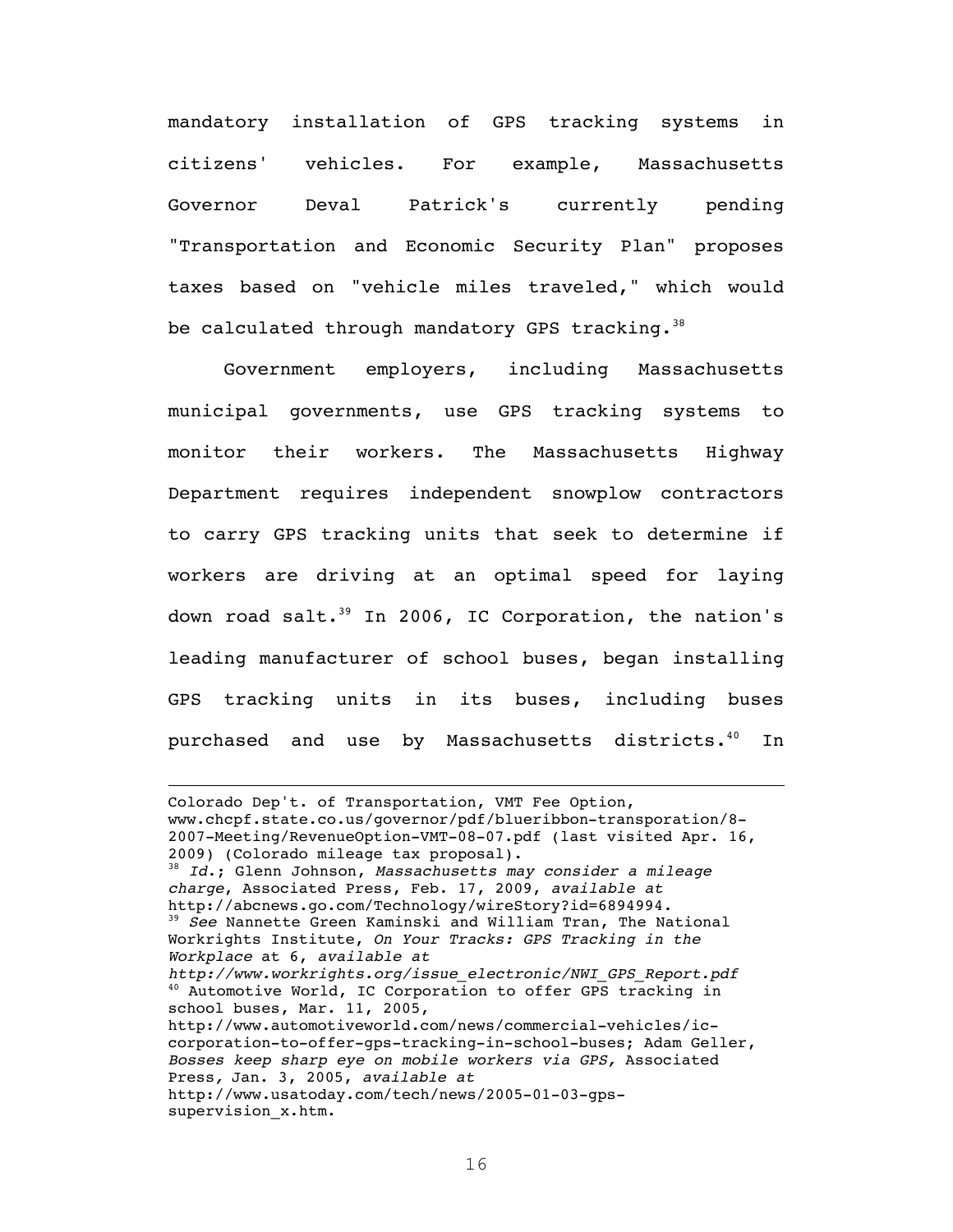Wayne County, Michigan, salt trucks and pothole crews are equipped with GPS tracking units that broadcast the location and speed of trucks and snowplows. $41$ Oakland, California maintains GPS tracking units on every road crew and each street-sweeping vehicle. $4^{2}$ King County, Washington installed GPS tracking units on vehicles responsible for hauling waste between landfills and transfer stations.<sup>43</sup> Charleston, South Carolina and Aurora, Colorado use GPS tracking units to monitor city garbage trucks and street sweepers.<sup>44</sup> Authorities in Clinton Township, New Jersey surreptitiously placed GPS tracking units on police cruisers.45 Police in Johnstown, New York use GPS tracking systems to keep an eye on the location of patrol cars.46

#### *B. Private Sector-mandated GPS Tracking*

Private employers have also been aggressive in mandating GPS tracking technologies. The United Parcel Service ("UPS") uses GPS tracking units to monitor all

<sup>&</sup>lt;sup>41</sup> Kaminski and Tran, *supra* note 38 at 8.<br><sup>42</sup> Judy Muller, *Worker Whereabouts: California City Monitors Employees Via Satellite Technology*, ABC News, Feb. 21 2004, *available at* http://abcnews.go.com/WNT/story?id=129219&page=1. 43 Kaminksi and Tran, *supra* note 38 at 8. 44 *Id.* <sup>45</sup> *Id.* at 7-8.

<sup>46</sup> Jim McGuire, *GPS units keep tabs on Johnstown officers' whereabouts*, Schenectady Daily Gazette, Apr. 4, 2009, *available at*

http://www.dailygazette.com/news/2009/apr/04/0404\_geepeeesses/.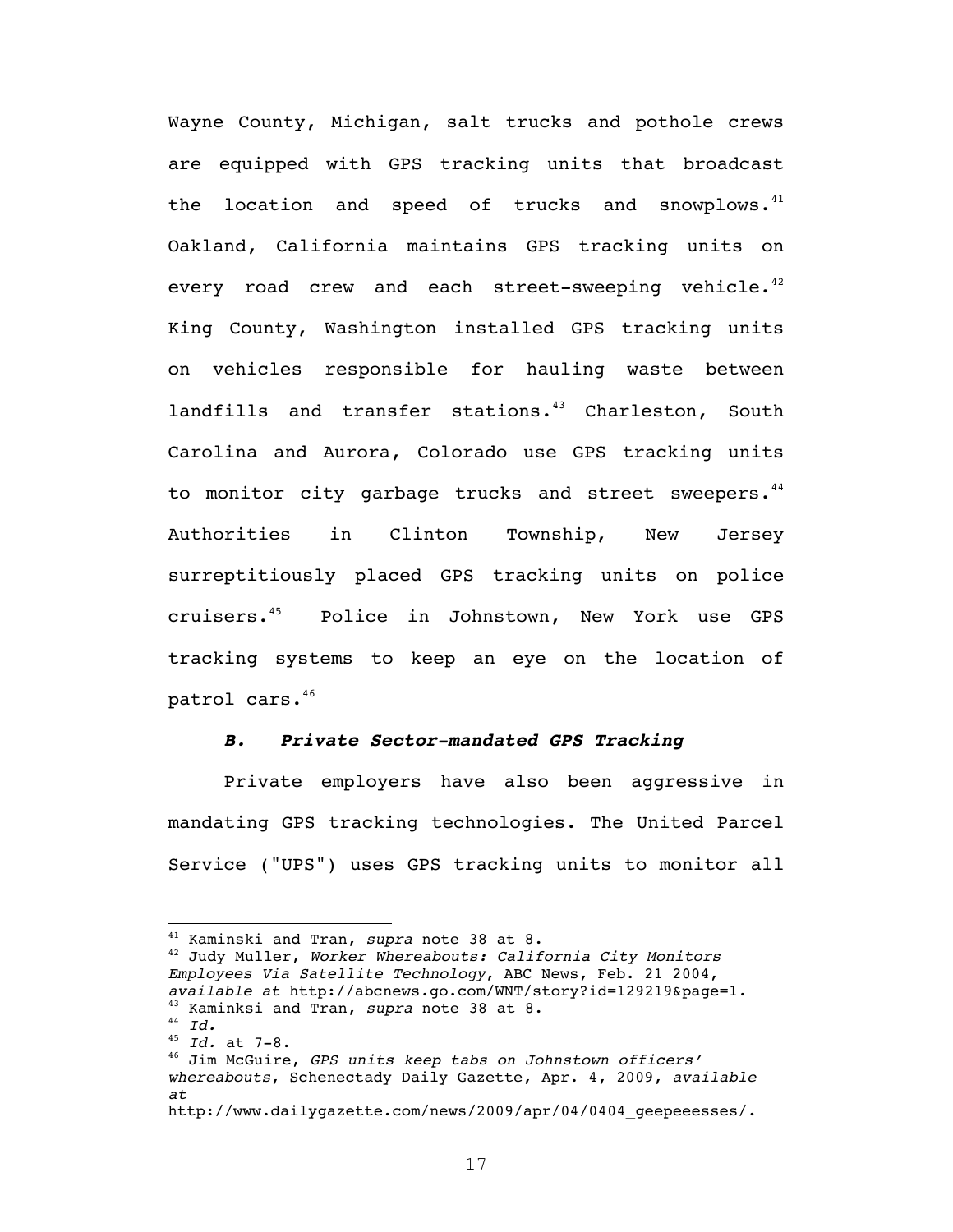UPS trucks.<sup>47</sup> In 2001, Roadway Express, a long-haul trucking company, installed GPS devices on rigs operated by union drivers. $48$  J.B. Hunt, one of the nation's largest trucking lines, also utilizes GPS tracking systems to monitor trucks.<sup>49</sup>

GPS devices are widely available and are becoming increasingly inexpensive. $50$  Estimates predict that there will be over 560 million GPS handsets worldwide in 2012, an increase from the 175 million in existence as of 2007.<sup>51</sup> Many vehicles purchased for private use are now with GPS technology pre-installed. $52$  Some cars are equipped with GPS tracking units. For example, millions of drivers subscribe to General Motors'

http://cp.gpsworld.com/gpscp/Business+News+&+Outlook/Business-Outlook-mdash-GPS-Purchases-to-Generate-

<sup>&</sup>lt;sup>47</sup> United Parcel Service, UPS Drivers Receiving New Wireless Computers, May 9, 2005, *available at* http://www.pressroom.ups.com/mediakits/pressrelease/0,2300,4560,0 0.html.

<sup>48</sup> Adam Gellar, *New uses of GPS boost productivity but rankle employees*, Associated Press, Jan. 1, 2005, *available at* http://www.seattlepi.com/business/207150\_trackingworkers10.html. <sup>49</sup> *See* J.B. Hunt- Delivery Services,

http://www.jbhunt.com/homedelivery/technology.html. (last visited Apr. 16, 2009).

<sup>50</sup> *See e.g.,* GPS World, Business Outlook—GPS Purchases to Generate \$4.1 billion in 2007, May 1, 2007,

<sup>4/</sup>ArticleStandard/Article/detail/421378.; RNCOS, Declining Prices, Rising Demands Drive Global GPS Technology Market, Jun 10, 2008, http://www.rncos.com/Press\_Releases/Declining-Prices-Rising-Demand-Driving-Global-GPS-Technology-Market.htm. 51 David Meyer, *Boom predicted for GPS-enabled handsets*, CNET,

Jan. 15, 2008, http://news.cnet.com/Boom-predicted-for-GPSenabled-handsets/2100-1039\_3-6226211.html?tag=nw.3 <sup>52</sup> *See supra* note 18.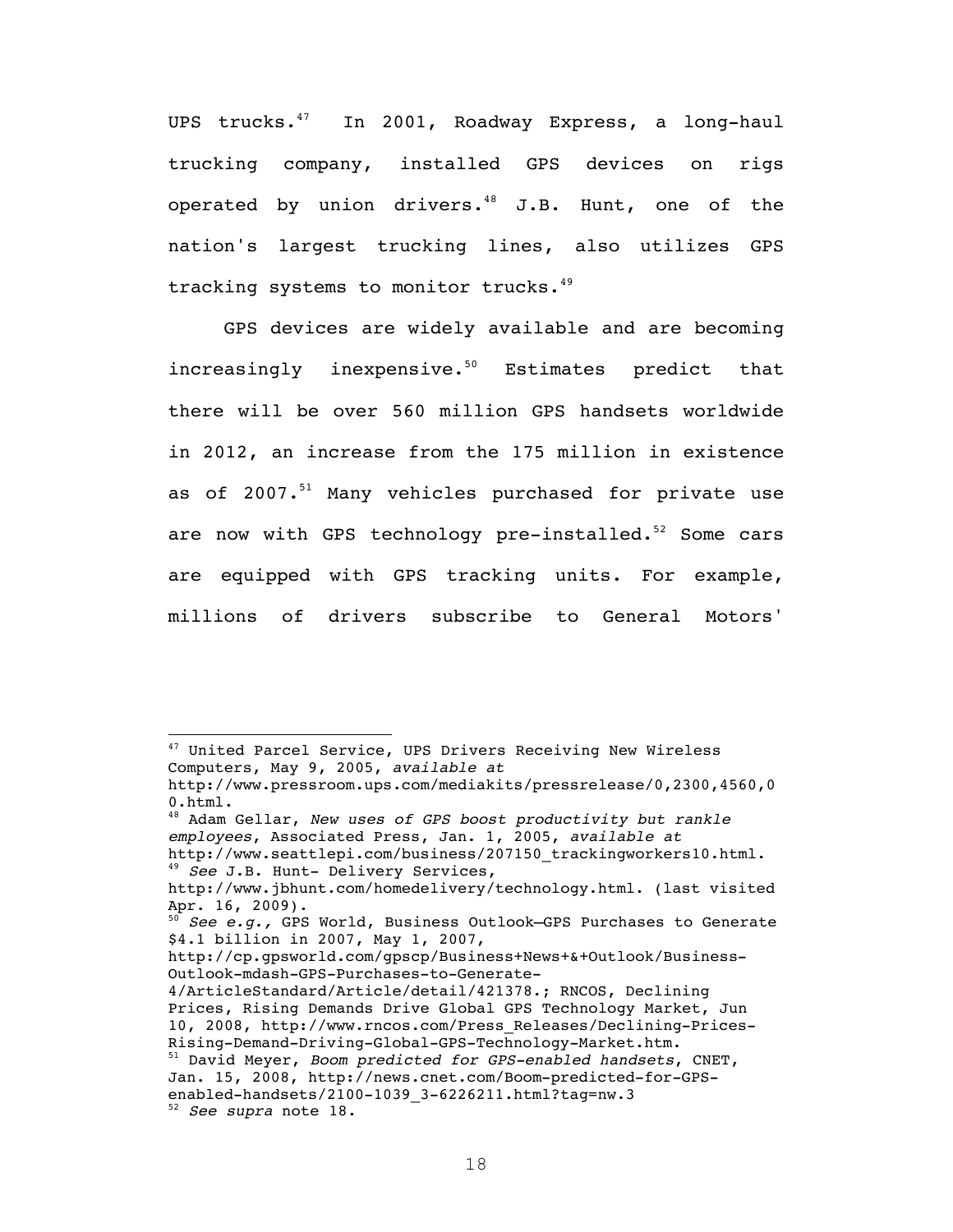OnStar service.<sup>53</sup> OnStar GPS devices operate much like the GPS tracking system used by in the present case; Onstar systems use a combination of GPS receivers and cellular technology to transmit location data to an OnStar call center.<sup>54</sup> Other factory-installed GPS devices are GPS receivers, and lack a cellular transmitter. These receivers can be easily converted for use as covert GPS tracking systems. Lightning GPS, the largest provider of GPS tracking technology to law enforcement, manufactures a GPS tracking system that is secretly built into a traditional navigation system.<sup>55</sup> The tracking system even includes two manuals, one for the driver, which omits mention of the tracking feature, and another for the person monitoring the driver's movements.<sup>56</sup>

Warrantless access to data obtained through these systems could lead to a culture of pervasive mass surveillance by law enforcement agents. Imposition of a warrant requirement by law enforcement for GPS

<sup>53</sup> OnStar Technology,

http://www.onstar.com/us\_english/jsp/explore/onstar\_basics/techno logy.jsp (last visited April 16, 2009).

<sup>54</sup> *Id*.

<sup>55</sup> Lightning GPS, Dashboard Navigation System Doubles as Covert GPS Tracker: Lets Boss Sit in Passenger Seat, Apr. 2, 2009, http://www.prweb.com/releases/2009/04/prweb2292264.htm (last visited Apr. 16, 2009).

<sup>56</sup> Geller, *supra* note 47.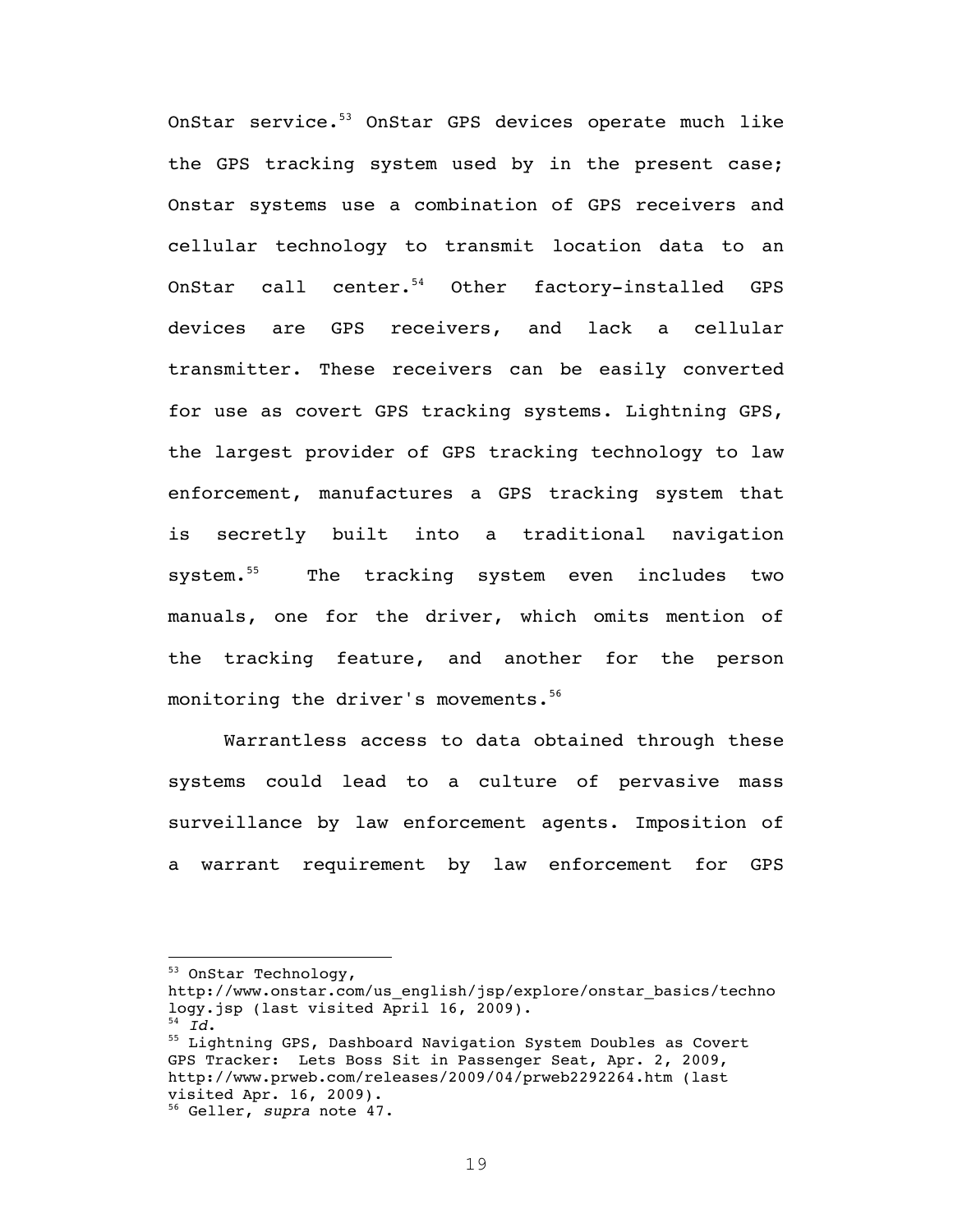tracking would mitigate this threat by requiring independent judicial oversight of GPS tracking.

#### **III. Police Must Obtain a Warrant Prior to Monitoring a GPS Tracking Unit on an Individual's Vehicle**

#### *A. GPS Tracking Constitutes a Search under the Fourth Amendment*

The United States Supreme Court recognized the substantial privacy risks posed by law enforcement use of surveillance technology, observing:

that the fantastic advances in the field of electronic communication constitute a great danger to the privacy of the individual; that indiscriminate use of such devices in law enforcement raises qrave constitutional questions under the Fourth and Fifth Amendments, and that these considerations impose a heavier responsibility on this Court in its supervision of the fairness of procedures in the federal court system.<sup>57</sup>

Furthermore, "[w]hat [one] seeks to preserve as private, even in an area accessible to the public, may be constitutionally protected."<sup>58</sup> The Fourth Amendment protects "people, not places."59 In *Katz v. U.S.,* the Court embraced the notion that an individual had a reasonable expectation of privacy within the glass walls of a phone booth, holding that "[what] he sought to exclude … was not the intruding eye - it was the

<u> 1989 - Johann Stein, fransk politiker (d. 1989)</u>

<sup>57</sup> *Lopez v. United States*, 373 U.S. 427, 441 (1963) (Warren, J. concurring). <sup>58</sup> *Katz v. United States*, 389 U.S. 347, 351 (1967) (Harlan, J.

concurring).

<sup>59</sup> *Id*.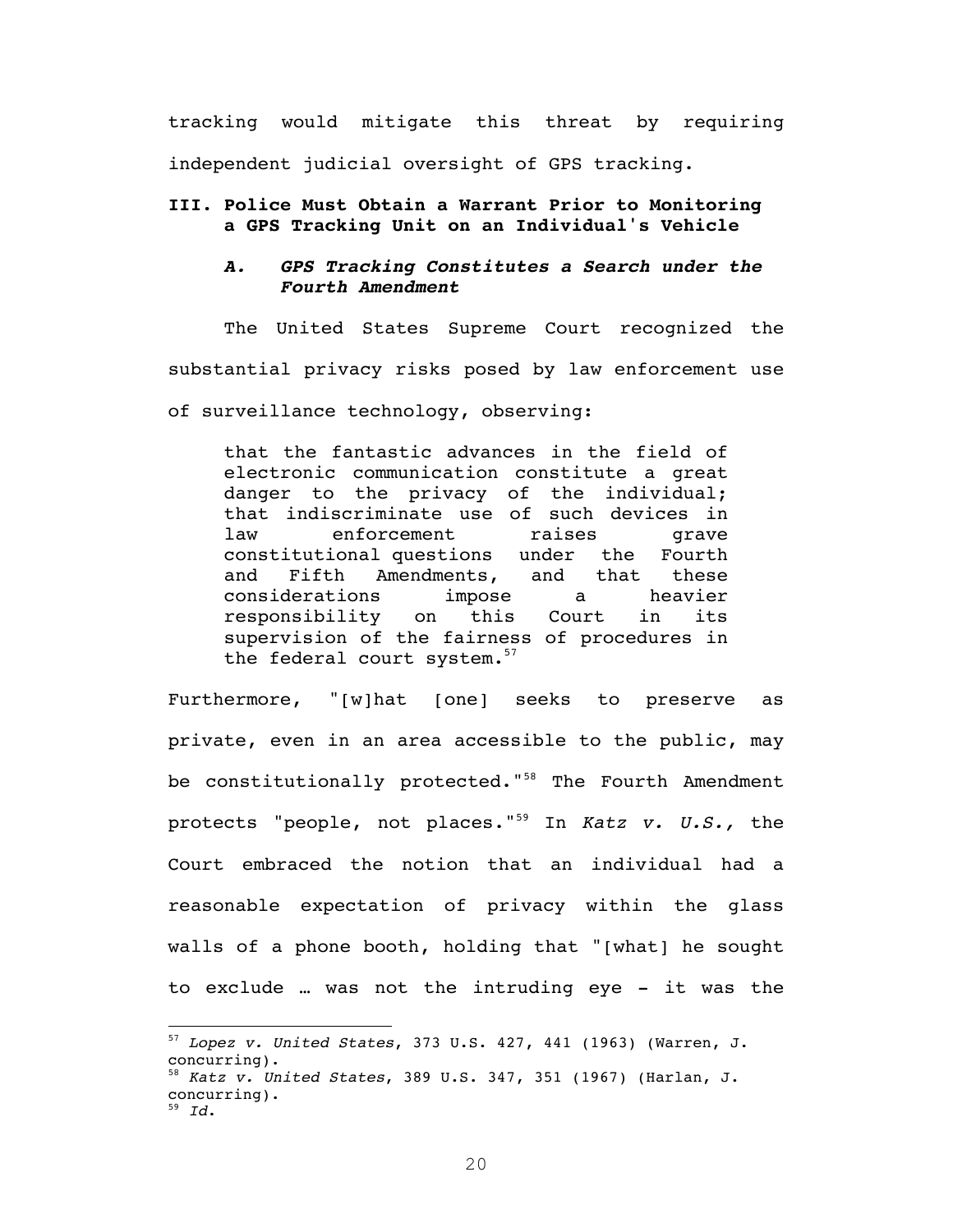uninvited ear."<sup>60</sup> Likewise, cars traveling on the public roads may not shield occupants from visual observation, but drivers have a reasonable expectation of privacy that their travel activities would not be recorded absent their choice to record such activity or where they are the target of an investigation, based on a legal standard and a predicate act. In addition, warrantless GPS tracking would not automatically withstand Constitutional scrutiny even if police could deduce the information through visual  $observation.<sup>61</sup>$ 

The United States Supreme Court has not directly addressed whether warrantless GPS tracking constitutes a search under the Fourth Amendment, or whether citizens have a reasonable expectation of privacy concerning GPS tracking. $62$  However, the Court ruled that visual surveillance aided by beeper technology is not a Fourth Amendment search, and does not require a warrant.63 In *U.S. v. Knotts*, the Court held that a person has "has a lesser expectation of privacy in a

<u> 1989 - Johann Stein, fransk politiker (d. 1989)</u>

<sup>60</sup> *Id*. at 352.

<sup>61</sup> *Kyllo v. United States*, 533 U.S. 27 (2001), 35 n.2 (stating "the fact that equivalent information could sometimes be obtained by other means does not make lawful the use of means that violate the Fourth Amendment.").

<sup>62</sup> *United States v. Berry*, 300 F. Supp. 2d 366, 368 (D. Md. 2004), (noting that "the Supreme Court's analysis may or may not cover more sophisticated GPS tracking technology, which, unlike a beeper, is a substitute for police surveillance.").

<sup>63</sup> *U.S. v. Knotts*, 460 U.S. at 279.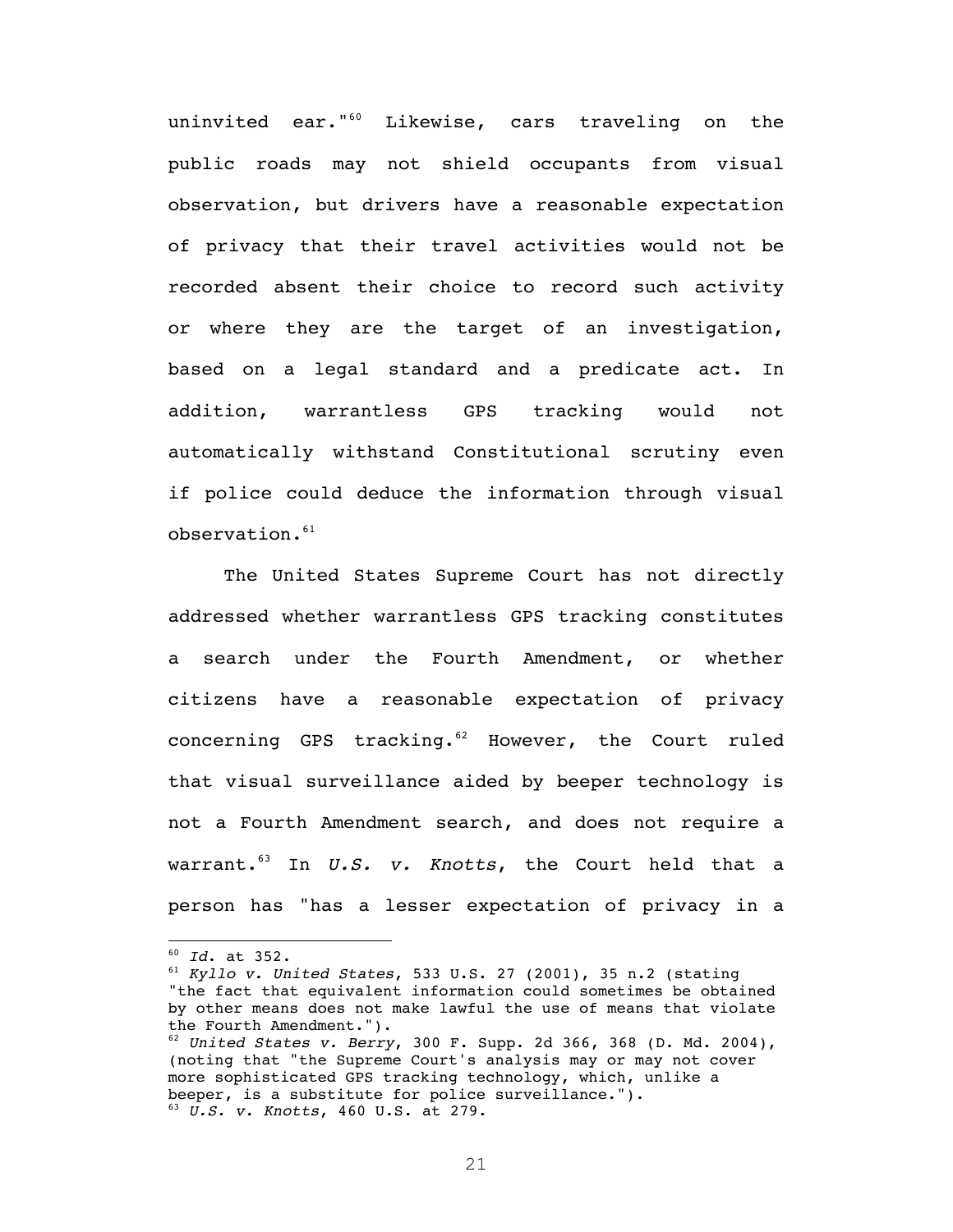motor vehicle" and "a principal rationale for allowing warrantless tracking of beepers, particularly beepers in or on an auto, is that beepers are merely a more effective means of observing what is already public." $64$ As set forth above, GPS tracking systems collect and retain vast amounts of data, including precise location, velocity, altitude, and historical information, that cannot be discerned through mere visual observation, and is therefore not "already public." *Knotts* dismissed the defendant's allegation that beepers enable "twenty-four hour surveillance of any citizen of this country … without judicial knowledge or supervision." $65$  The Court observed that, circa 1983, "the reality hardly suggests abuse."<sup>66</sup> However, *Knotts* cautioned that this holding was largely based on the limitations of available beeper technology, and warned, "if such dragnet-type law enforcement practices … should eventually occur, there will be time enough then to determine whether different constitutional principles may be applicable."67 In *U.S. v. Garcia*, the Seventh Circuit, following *Knotts*, reiterated this warning, stating

<sup>64</sup> *Id*. at 281.

<sup>65</sup> *Id*. at 283.

<sup>66</sup> *Id*. 67 *Id*. at 284.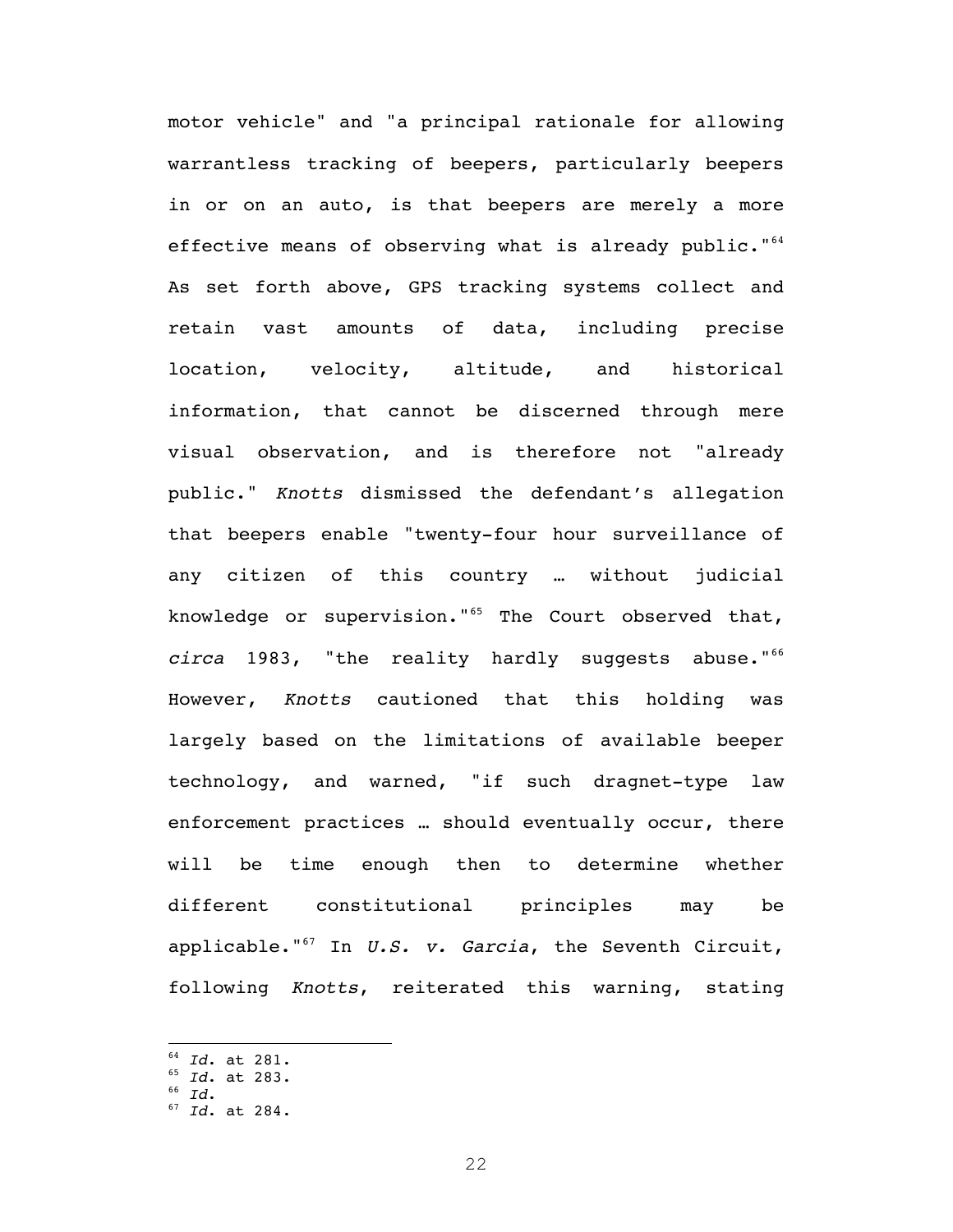"new technologies [including GPS tracking] enable, as the old (because of expense) do not, wholesale surveillance."<sup>68</sup> The court warned

One can imagine the police affixing GPS tracking devices to thousands of cars at random, recovering the devices, and using digital search techniques to identify suspicious driving patterns. One can even imagine a law requiring all new cars to come equipped with the device so that the government can keep track of all vehicular movement in the United States. It would be premature to rule that such a program of mass surveillance could not possibly raise a question under the Fourth Amendment -- that it could not be a search because it would merely be an efficient alternative to hiring another 10 million police officers to tail every vehicle on the nation's roads.<sup>69</sup>

As set forth above, GPS tracking systems enable precisely the sort of "dragnet-type law enforcement practices" and "wholesale surveillance" foreshadowed in *Knotts* and *Garcia*. This Court should protect Americans' Constitutional rights and require a warrant for GPS tracking in the law enforcement context.

### *B. GPS Tracking Constitutes a Search under Article 14 of the Massachusetts Declaration of Rights*

The United States Supreme Court has not yet ruled on the Constitutionality of warrantless GPS tracking. The Supreme Judicial Court is not bound by the

<sup>68</sup> *United States v. Garcia*, 474 F.3d 994, 998 (7th Cir. 2007). <sup>69</sup> *Id*.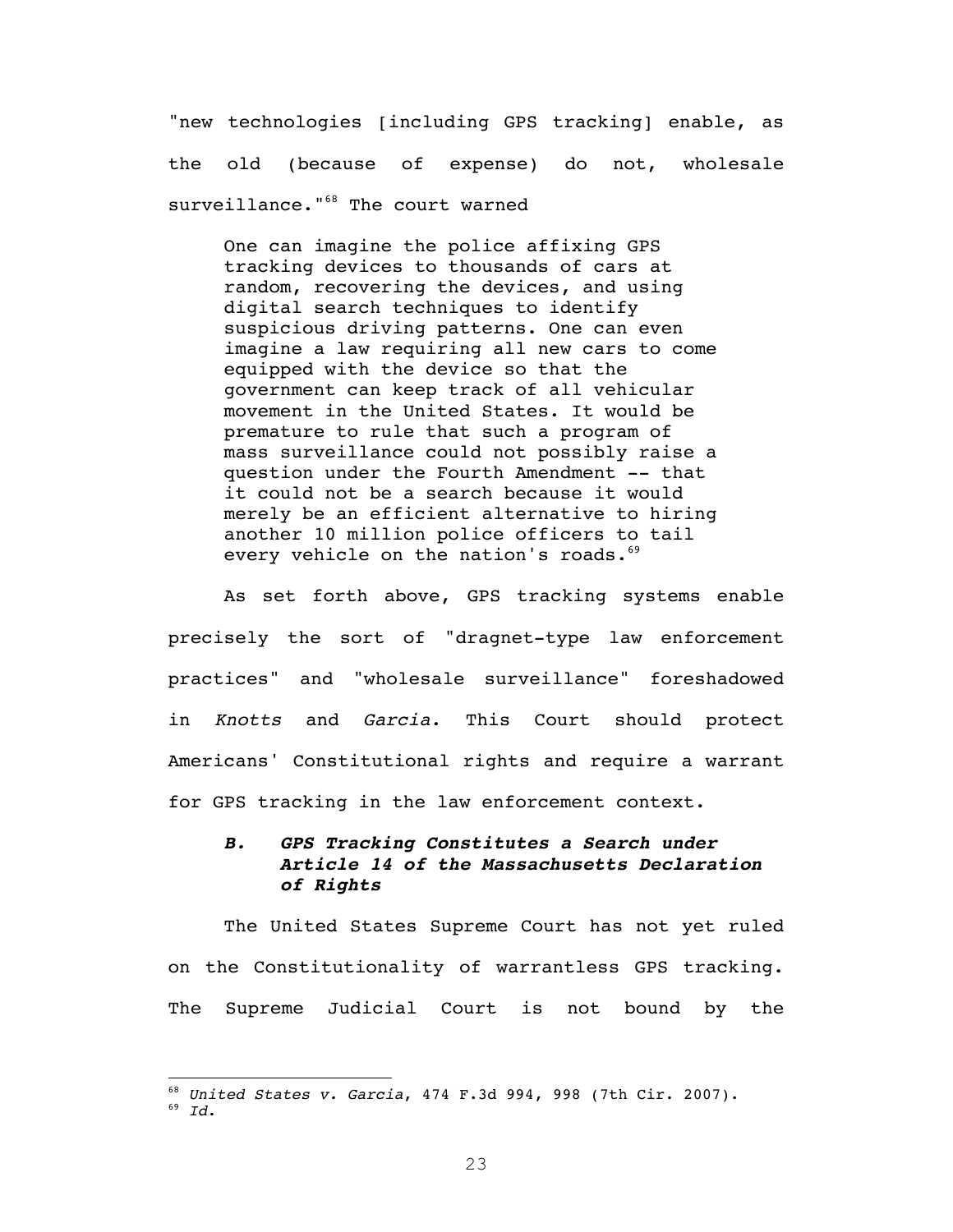precedent of lower federal courts regarding an issue of law on which the Supreme Court is silent.<sup>70</sup>

 "The Constitution of the Commonwealth preceded and is independent of the Constitution of the United States." $71$  In fact, this Court has held, in a wide range of cases, that Article 14 of the Massachusetts Declaration of Rights bestows greater substantive protections to citizens than the U.S. Constitution's Fourth Amendment.<sup>72</sup> In numerous cases, this Court found that Article 14 provides more expansive protection than the Fourth Amendment to individuals traveling on a public roads.73 In *Commonwealth v. Gonsalves*, this Court observed, "[w]e have expressly granted other protections to drivers and occupants of motor vehicles under art. 14 in a variety of areas, and we have done so to guarantee protections that, in some cases, may not be recognized under the Fourth Amendment."<sup>74</sup>

<sup>70</sup> *Commonwealth v. Murphy*, 862 N.E.2d 30, 39 (Mass. 2007). <sup>71</sup> *Commonwealth v. Upton*, 476 N.E.2d 548, 555 (Mass. 1985). <sup>72</sup> *See Commonwealth v. Blood*, 507 N.E.2d 1029, 1033 (Mass. 1987); *see also Commonwealth v. Gonsalves*, 711 N.E.2d 108 (Mass. 1999).

<sup>73</sup> *Gonsalves*, 711 N.E.2d at 111-112.

<sup>74</sup> *Id*. at 111; *compare Gonsalves*, 711 N.E.2d at 111-112 (holding that "art. 14 requires that a police officer, in a routine traffic stop, must have a reasonable belief that the officer's safety, or the safety of others, is in danger before ordering a driver out of a motor vehicle.") *with Pennsylvania v. Mimms*, 434 U.S. 106, 111 (1977) (holding that the Fourth Amendment permits a police officer to, as matter of course, order a driver out of a vehicle during a routine traffic stop.); *compare Commonwealth v. Torres*, 674 N.E.2d 638, 642 (Mass. 1997) (holding that the Massachusetts Constitution requires that a lawfully seized person be told by the police that he is "free to go" before the person's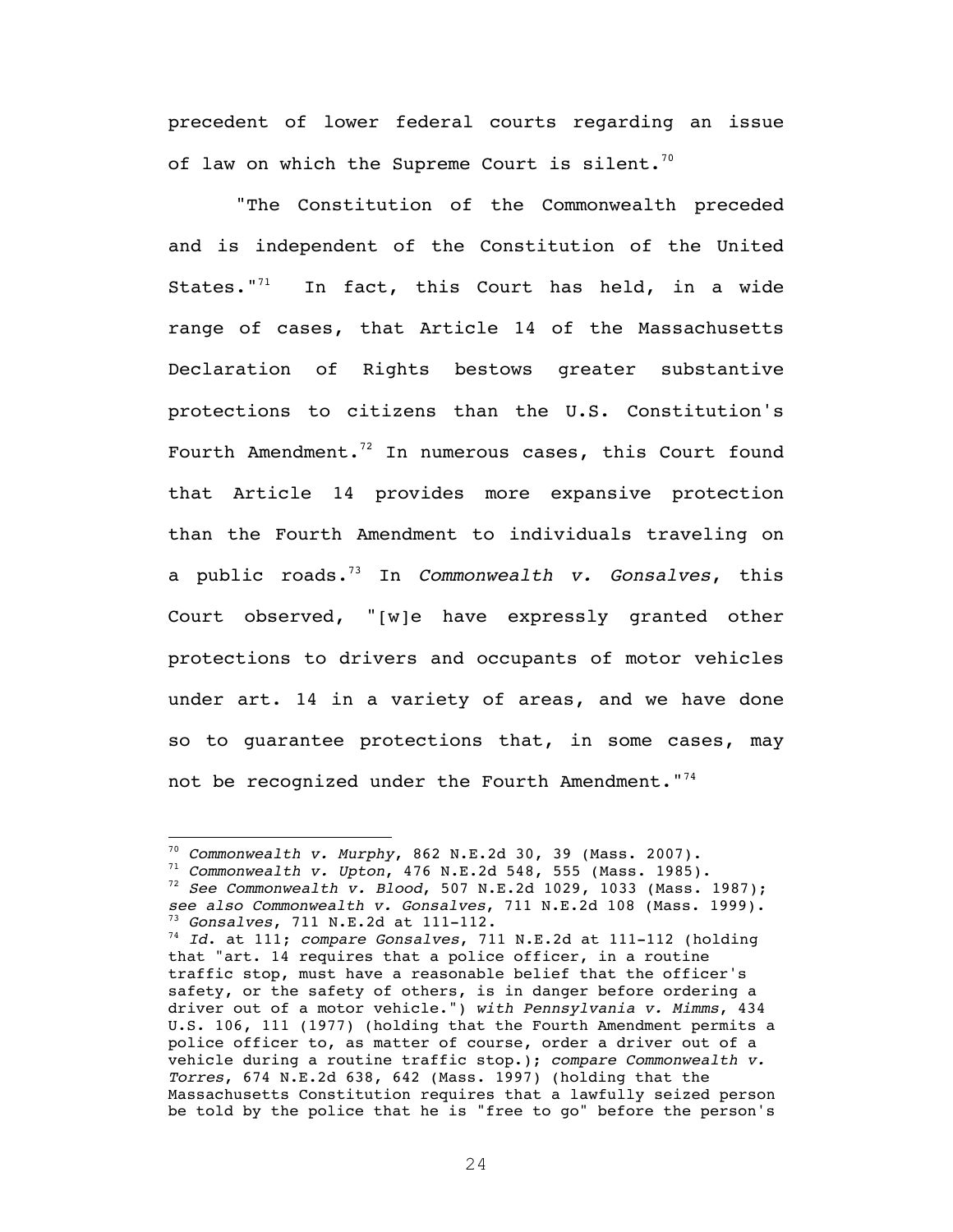When a court determines whether an action constitutes a search and seizure within the meaning of Article 14, it must decide "whether the defendant[']s expectation of privacy [in the circumstances] is one which society could recognize as reasonable."<sup>75</sup> This Court defines privacy as "the claim of individuals, groups, or institutions to determine for themselves when, how and to what extent information about them is communicated to others."<sup>76</sup> A reasonable expectation of privacy allows individuals to determine what information, if any, will be transmitted about their movements and activities by GPS tracking. It is particularly important to recognize this reasonable expectation in the face of technology that can track a citizen's every movement and activity, no matter how intimate.

Other state constitutions protect individuals from warrantless GPS tracking. The Supreme Court of Washington held that GPS tracking units do not merely enhance an officer's senses, but substitute for them.<sup>77</sup>

consent to search will be recognized as voluntary.) *with Ohio* v. *Robinette,* 117 S. Ct. 417 (1996) (holding that the U.S. Constitution does not require police to notify a lawfully seized person that he is "free to go" before a consent-based search will be upheld.). <sup>75</sup> *Commonwealth v. Podgurski*, 386 Mass. 385, 388 (1982) <sup>76</sup> *Blood*, 507 N.E. 2d at 1033 (quoting *Holmes v. Burr*, 486 F.2d 55, 67 (9th Cir.) (Hufstedler, J., dissenting)). <sup>77</sup> *State v. Jackson*, 76 P. 3d 217, 223 (Wash. 2003).

<u> 1989 - Johann Stoff, deutscher Stoff, der Stoff, der Stoff, der Stoff, der Stoff, der Stoff, der Stoff, der S</u>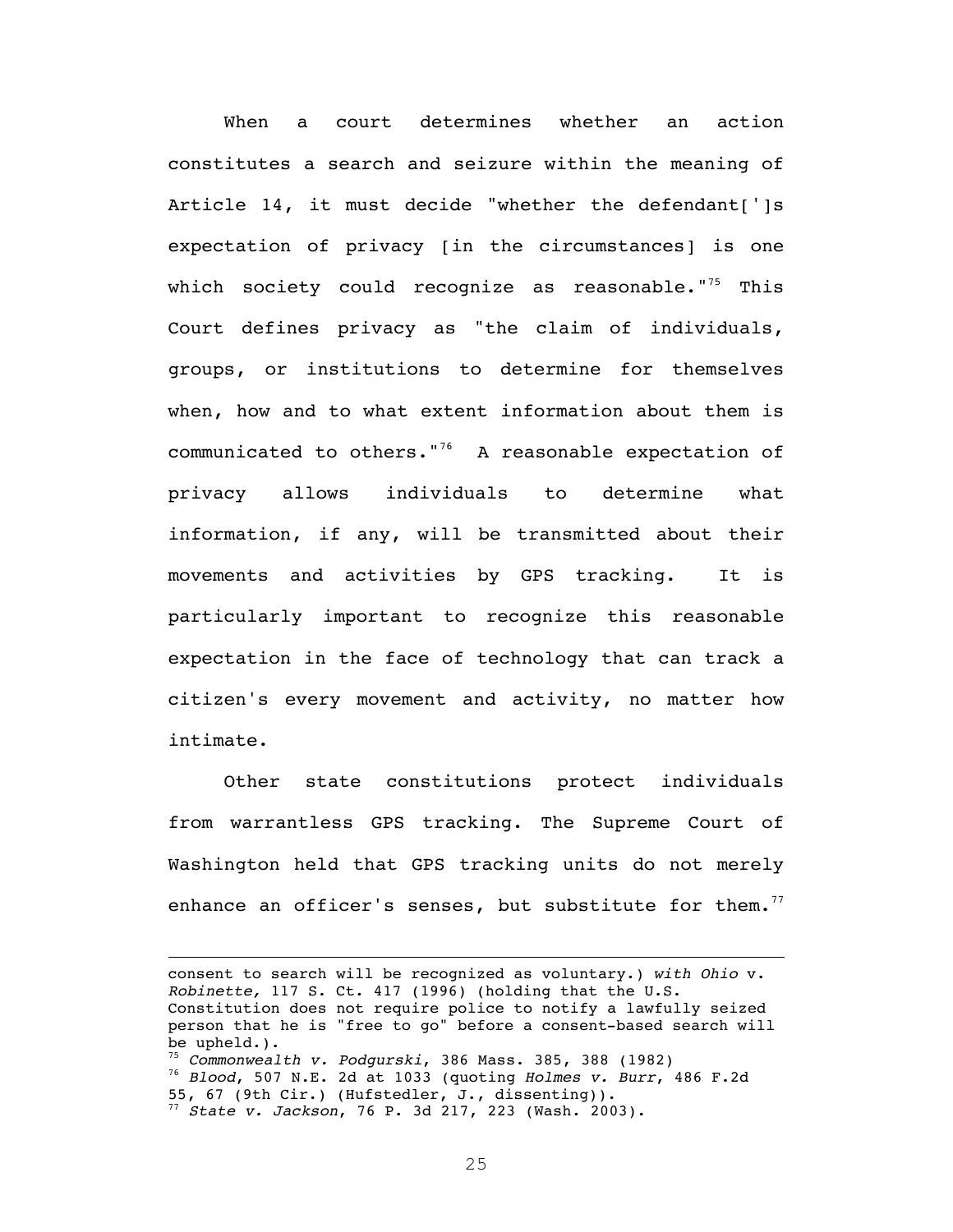Noting that GPS tracking systems intrude into private affairs, the court ruled that a warrant must be obtained prior to conducting GPS monitoring.  $78$  The court specifically noted that GPS devices can reveal:

. . . a detailed record of travel to doctors' offices, banks, gambling casinos, tanning salons, places of worship, political party meetings, bars, grocery stores, exercise gyms, places where children are dropped off for school, play, or day care, the upper scale restaurant and the fast food restaurant, the strip club, the opera, the baseball game, the 'wrong' side of town, the family planning clinic, and the labor  $\texttt{rally."}^{\text{\texttt{3}}\text{\texttt{}}}$ 

The relative precision of beeper and GPS technologies clearly differ in this respect. The Supreme Court of Oregon held that the warrantless attachment of a radio transmitter to a suspect's car violates the Oregon State Constitution's protection from unreasonable searches.<sup>80</sup> The court distinguished searches conducted via radio transmitter use from other searches conducted while a defendant was in public space by noting that the radio transmitter permitted police to detect and locate the defendant from anywhere its signal could be received. $81$  The court ruled that "any device that enables the police quickly to locate a

<sup>78</sup> *See id.*

<sup>79</sup> *Id.*

<sup>80</sup> *State v. Campbell*, 759 P.2d 1040 (Or. 1988). 81 *Id.* at 1045.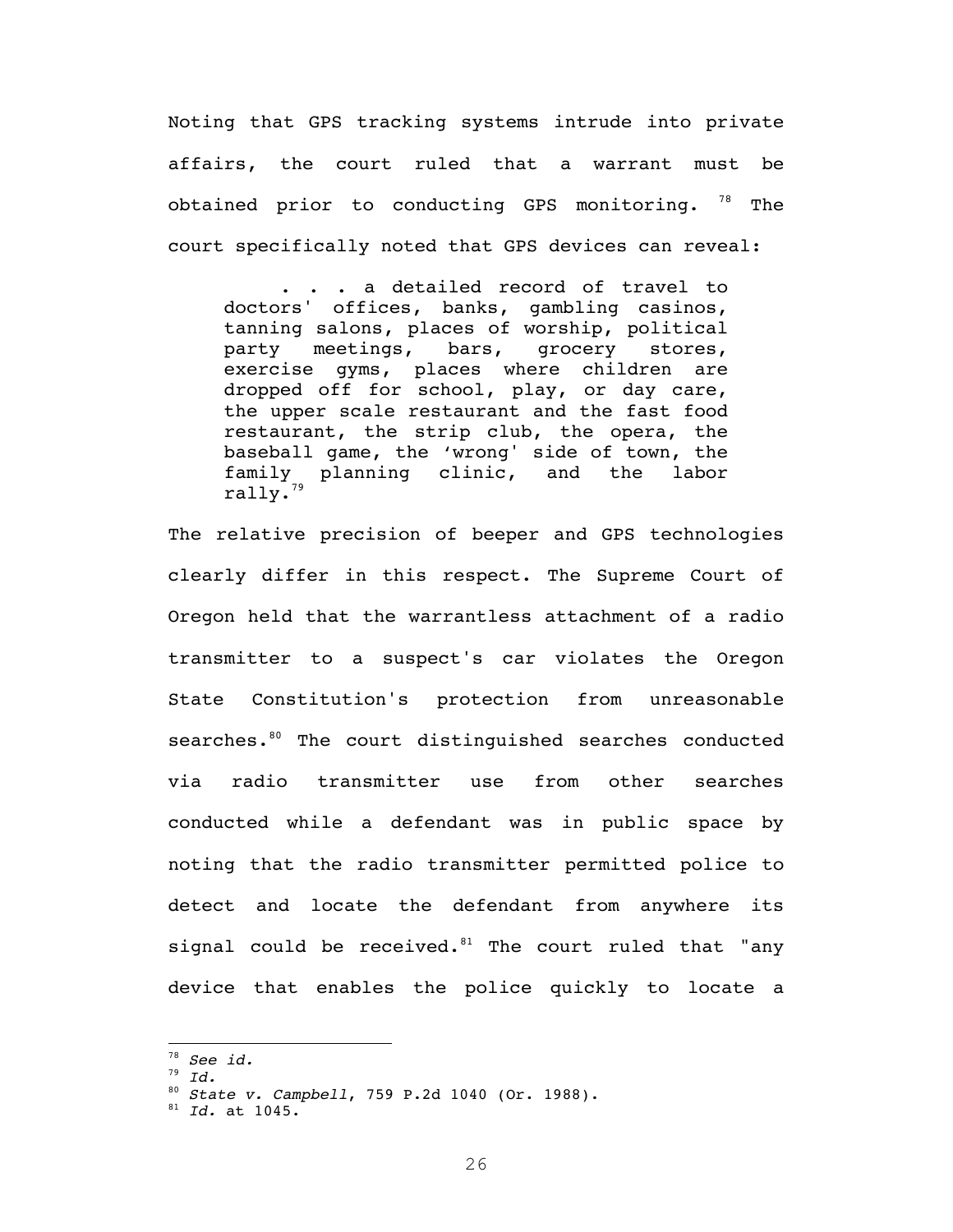person or object anywhere within a 40 mile radius, day or night, over a period of several days, is a significant limitation on freedom from scrutiny."<sup>82</sup>

The United States Supreme Court recognizes that privacy protections must keep pace with advances in surveillance technology. In *Arizona v. Evans*, Justice O'Connor acknowledged that "the police, of course, are entitled to enjoy the substantial advantages [that] technology confers."83 But *Evans* warns, "they may not, however, rely on it blindly. With the benefits of more efficient law enforcement mechanisms comes the burden of corresponding constitutional responsibilities."<sup>84</sup>

<u> 1989 - Johann Stein, fransk politiker (d. 1989)</u>

<sup>82</sup> *Id.* at 1048. 83 *Arizona v. Evans*, 514 U.S. 1 (1995) (O'Connor, J. concurring).

<sup>84</sup> *Id*.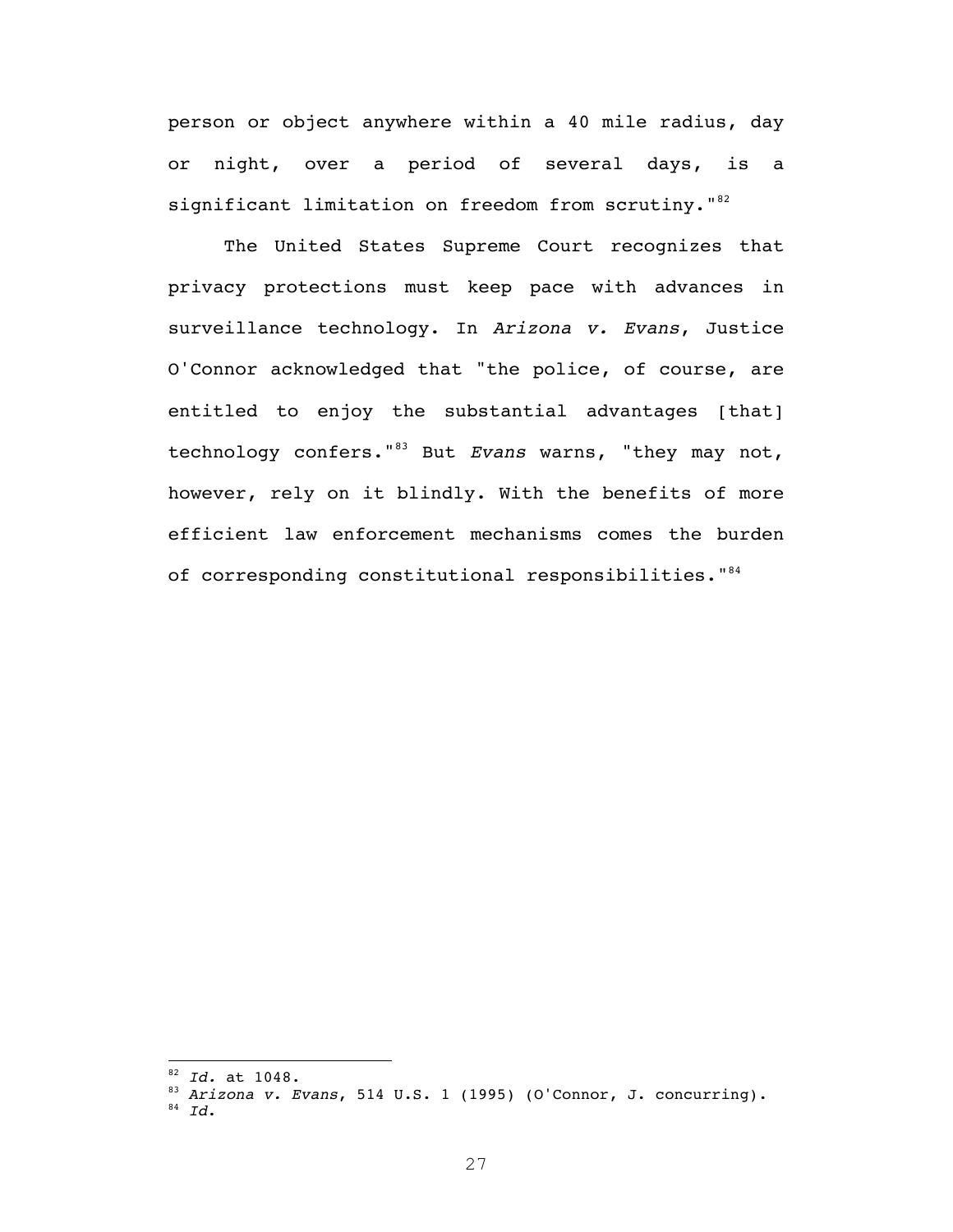## **CONCLUSION**

*Amicus Curiae* respectfully request this Court to grant Appellant's motion to reverse the decision of the lower court.

Respectfully submitted,

MARC ROTENBERG (BBO # 550488) JOHN A. VERDI ELECTRONIC PRIVACY INFORMATION CENTER  $(EPIC)^{85}$ 1718 Connecticut Ave. NW Suite 200 Washington, DC 20009 (202) 483-1140

April 20, 2009

<u> 1989 - Johann Stein, fransk politiker (d. 1989)</u>

<sup>85</sup> EPIC Clerks Nicholas Janney and Trent Taylor assisted in the preparation of this brief. EPIC is grateful for their contributions.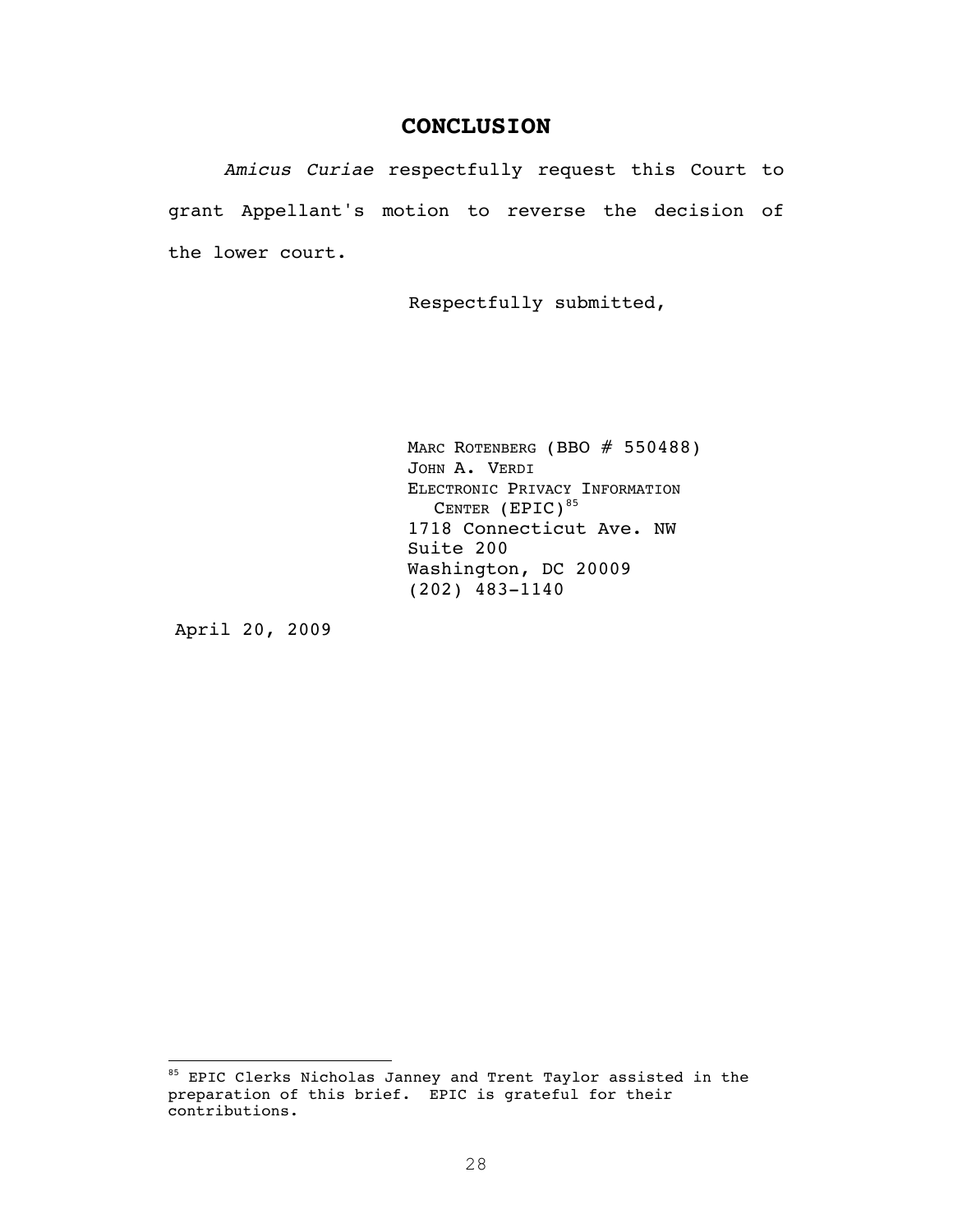## **MASS. R. A. P. 16(K) CERTIFICATION**

I hereby certify that the above brief complies with the rules of court that pertain to the filing of briefs, including, but not limited to: Mass. R. A. P. 16(a)(6); Mass. R. A. P. 16(e); Mass. R. A. P. 16(f); Mass. R. A. P. 16(h); Mass. R. A. P. 18; and Mass. R. A. P. 20.

> John Verdi Counsel for *amicus curiae* EPIC

 $\overline{\phantom{a}}$  , which is a set of the set of the set of the set of the set of the set of the set of the set of the set of the set of the set of the set of the set of the set of the set of the set of the set of the set of th